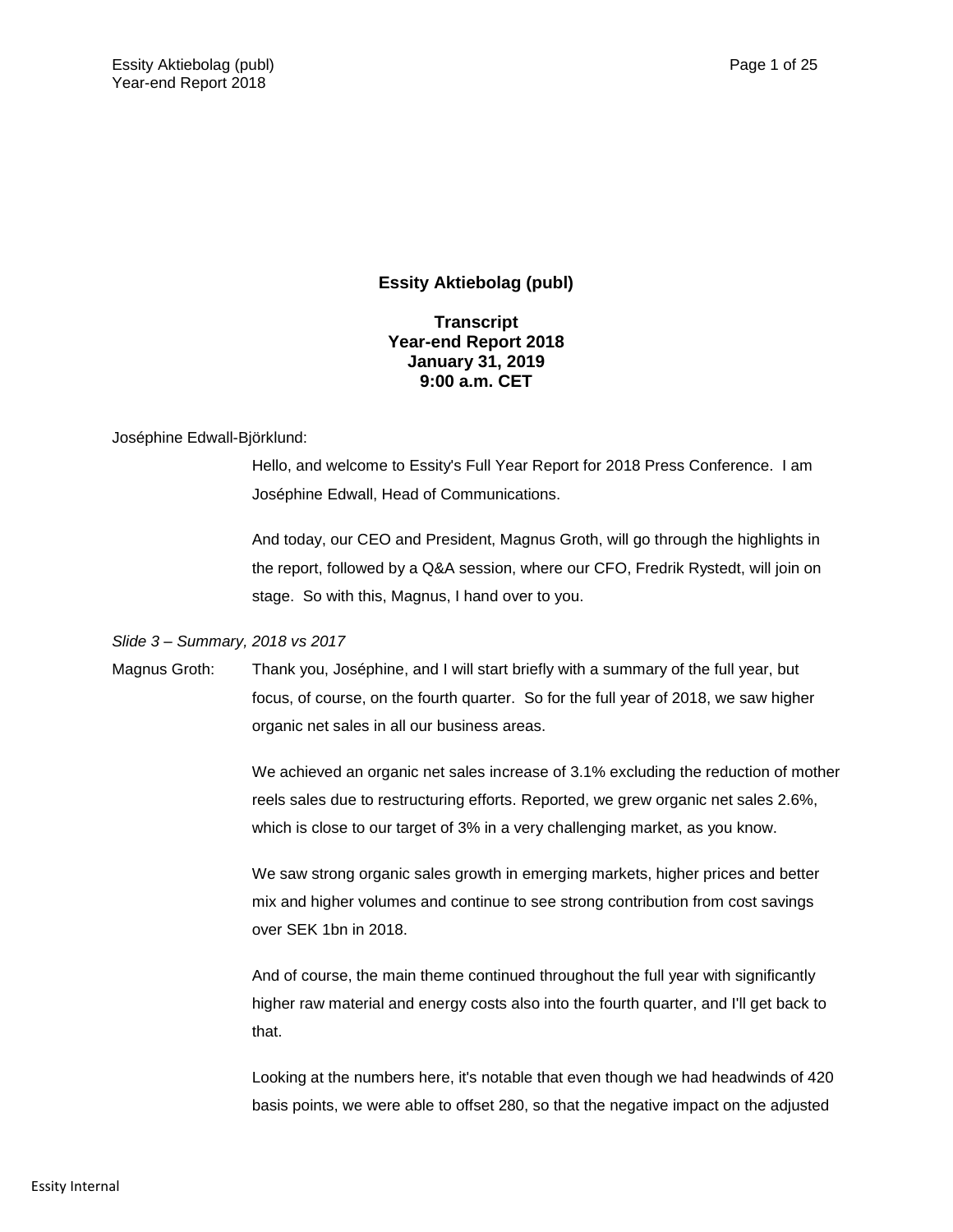EBITA margin was 140 basis points, ending up at 10.9%. Operating cash flow improved with 1% compared to a year ago.

### *Slide 4 – Summary, 2018*

The Board of Directors suggest an unchanged dividend of SEK 5.75. I think this reflects the challenging trading conditions in 2018, but also a positive outlook for the next coming years.

And in the numbers that you see here, there's a positive contribution from repaid -- or a positive tax effect after a verdict in the Supreme Administrative Court in Sweden, which led to a reduced tax cost of SEK 1.1bn in the fourth quarter.

### *Slide 5 – Successful Innovations, Launched 29 Innovations in 2018*

Innovations is what makes us successful in the long term and these are some examples of the 29 innovations that we launched last year. This is a lower number than 2017. However, the quality of innovations are higher.

Last year, we very much focused on replacing and modernizing our base assortment, so the high-volume and often high-margin products and looking at the TENA product there, the TENA Complete, may be it doesn't look that exciting, I have it here, but it's one of our biggest products.

This is a health care product. We have sales of approximately EUR 200m or SEK 2bn every year of this product -- and we're now changing the entire production platform so that we can produce higher quality, better products at a lower cost. And of course, with a better functionality for our users and caregivers.

Another example from Medical. These are the two areas, Incontinence Care and Medical, where we had the highest number of innovations during the year. Which is Siltec Sorbact, we have it here.

It's a binding that's both bacteria-resistant and takes care of the fluids. So this is a very high-margin product that is actually developing really, really well in the market. So with that, let's move forward to summarize 2018.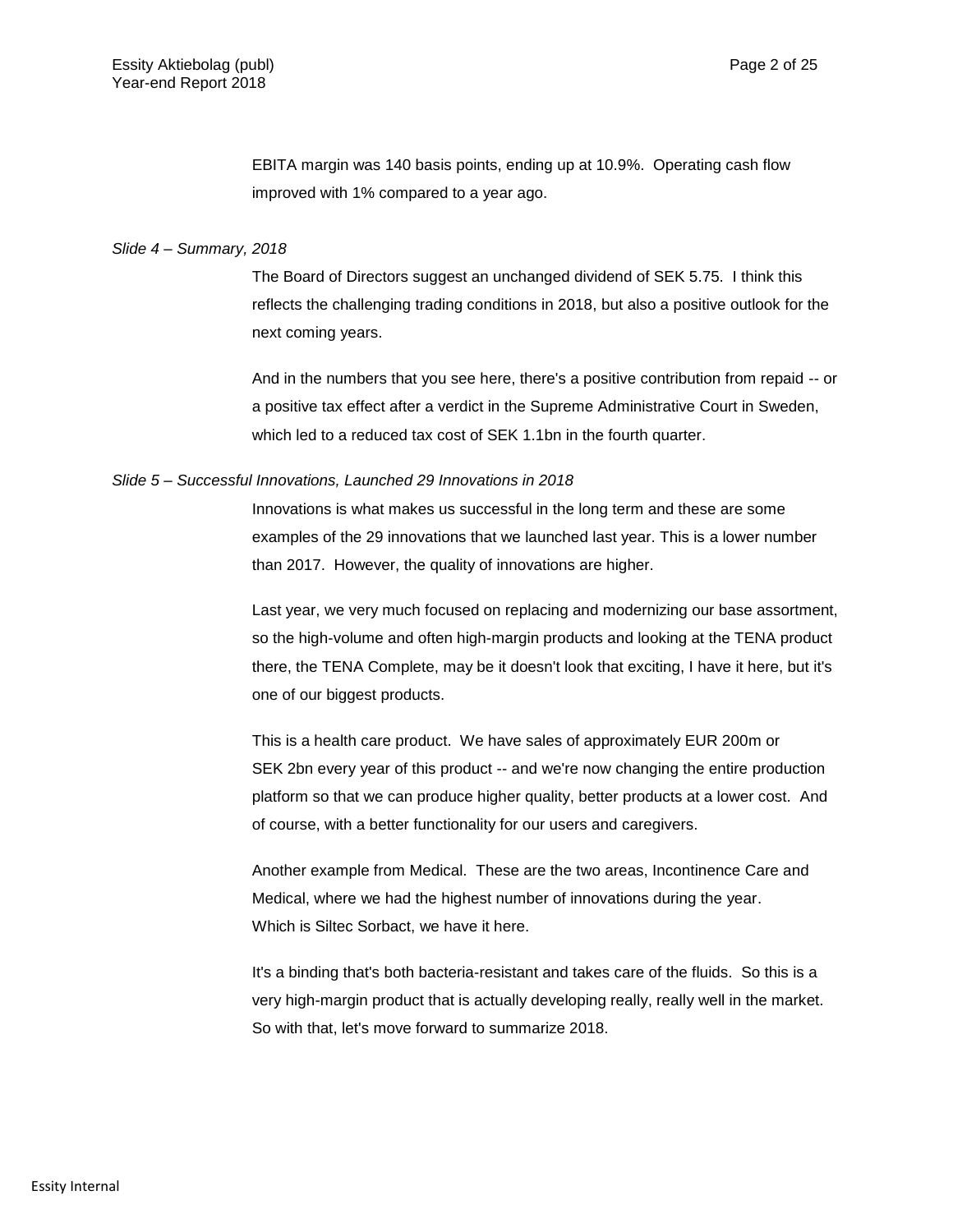### *Slide 6 – Initiatives and Awards*

We continue to work towards a more sustainable and circular society, and we were recognized during the year by being included as the industry leader in the Dow Jones Sustainability Index, both in Europe and in the U.S.

And we also set some very ambitious targets for the group. We set new targets for reduction of greenhouse gases to 2030, reduction of 25%.

And just recently, before year-end, this was approved by the science-based target initiative, which means that if and when we reach these savings, we will have done our part -- Essity will have done its part in contributing to keeping the global warming below 2 degrees, according to The Paris Agreement. So a big commitment that we're very proud of and that's the right thing to do.

Plastics is becoming a bigger issue, of course, and how to manage the waste. And also to work on this, we joined the Ellen MacArthur Foundation's new plastic commitment, "A line in the sand", where we can learn a lot and also contribute by working with other companies to reduce the plastic waste from our products.

We continue to win awards, not only for excellent products, but also for products that actually contribute to a circular and sustainable society, and we have some examples here, and we continue to educate more people than ever in hygiene and health, which is, of course, also very good marketing for us.

### *Slide 7 – Summary, Q4 2018 vs Q4 2017*

So with that, I'd like to move to the highlights of quarter 4, and we saw in the same way here higher organic net sales and strong organic sales growth in emerging markets, higher prices in all business area and strong contributions from cost savings.

And actually, we were also not only maybe market expectations, but we were also quite surprised by the strong top line and the strong margin development and the reason behind this is that our savings programs are moving forward a little bit faster than we had expected and the same with the price increase initiatives.

So it's not really that we added anymore new initiatives, but the initiatives we have are really starting to bite already in the fourth quarter. And this led to an improvement, compared to the third quarter, in the adjusted EBITA margin to 11.1%.,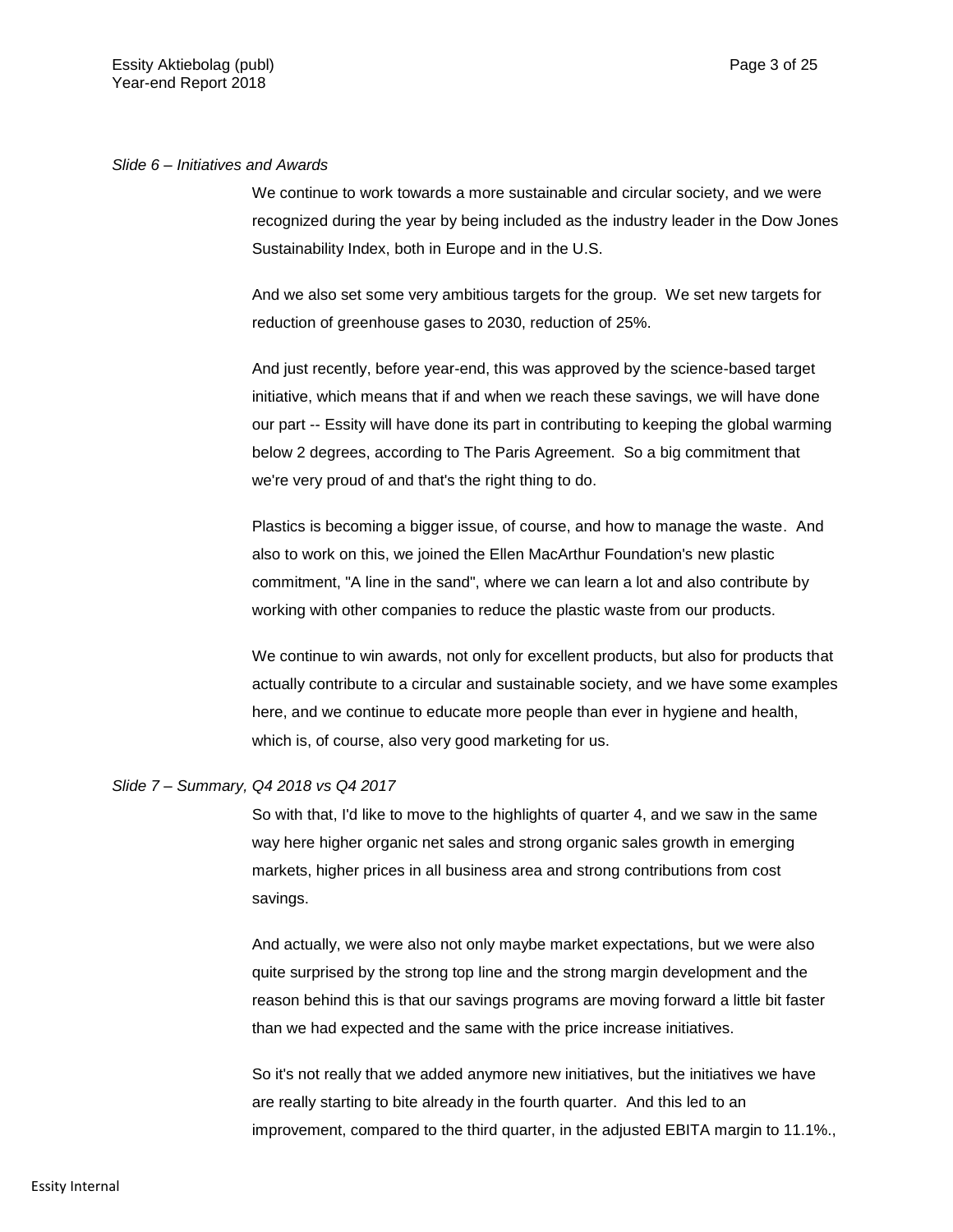but still, of course, a lower EBITA margin than the same quarter last year due to significant headwinds, again, of 480 basis points.

I want to underline that the raw material, energy and distribution cost headwinds, they continue all the way to the end of the year. The improvement here in the results is not really a result of lower costs, but a result of higher savings and higher pricing.

And added on this slide compared to previous quarters is the high distribution costs. We spoke about it before, but it's really a theme both in Europe and in North America.

### *Slide 8 – Summary, Q4 2018*

And looking at the balance sheet numbers. Again, we see a contribution from the reduced tax in Sweden of SEK 1.1bn that helps the adjusted return on equity, the earnings per share and also adjusted earnings per share.

So coming out quite strong. And for the quarter, the adjusted return on capital employed was 12.7% compared to our target, which is of course, 15%. So we still have a way to go.

### *Slide 9 – Net Sales, Q4 2018 vs Q4 2017*

Net sales, I think it is sufficient to say that it's nice to see a positive development here in all the bars. So overall sales growth of 8.5% and the organic net sales, 3.3%. So above our target of 3%.

### *Slide 10 – Adjusted EBITA, Q4 2018 vs Q4 2017*

The adjusted EBITA bridge shows some similarities to previous quarters, some news. One similarity is that, again, we have the massive headwinds from raw materials. So again, no letting up there and you can see in the box under the arrow the different impacts there.

The positive development, really, is obvious, in the price/mix, which was SEK 768m in the quarter with contribution from all business areas, but mainly from Consumer Tissue, while still maintaining also a positive volume.

Cost savings were strong, stronger than the previous quarter, at EUR 255m also helping. And then we have a new bar that we will start showing from now on.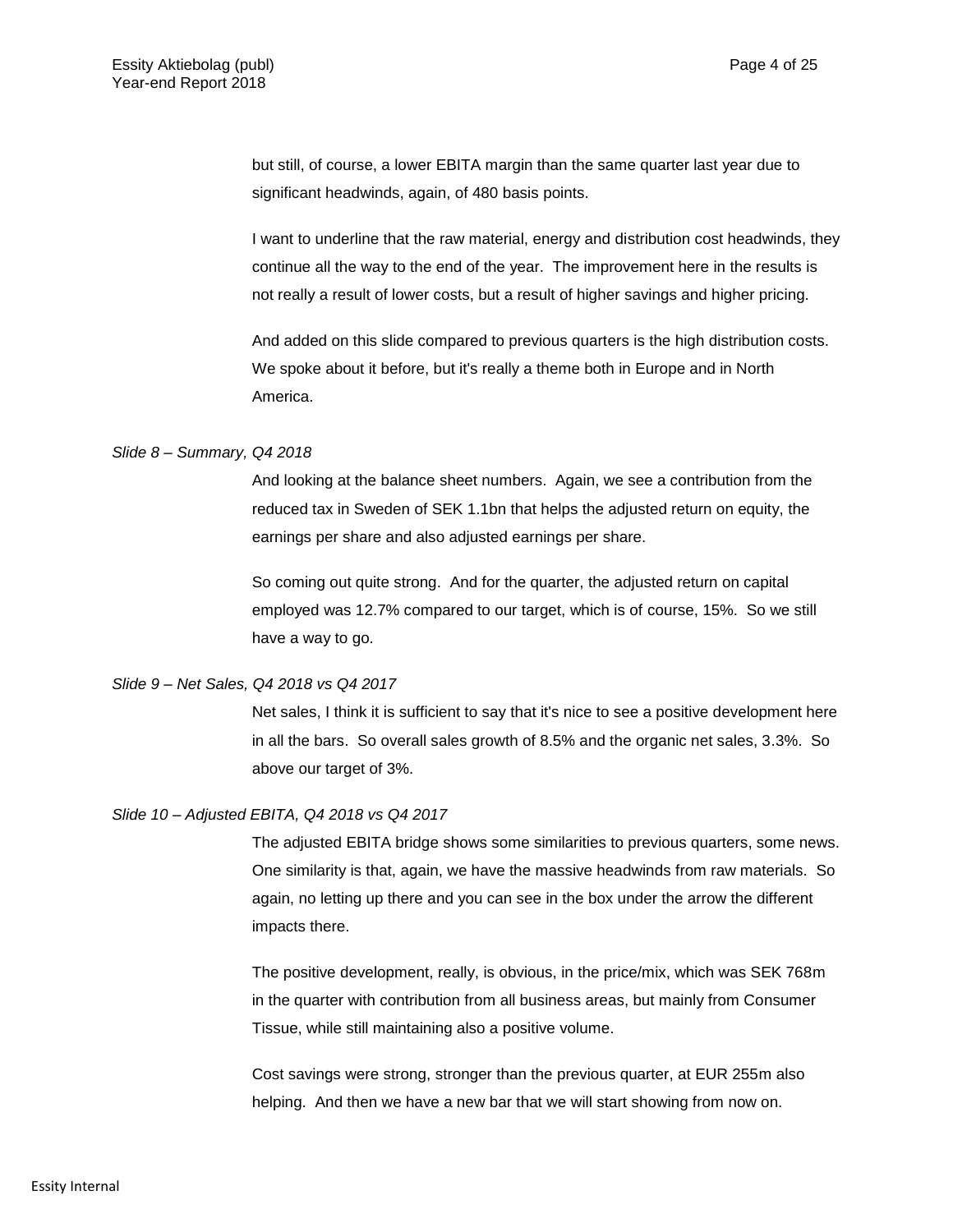And this shows the cost-savings program that we announced in October, and I will get back to more details about it. But already in the fourth quarter, we saw some savings from the new cost-savings program. That's mostly focused then on SG&A.

Other is typically a negative bar. This is where we catch the inflation in SG&A and so on, but this time, we also had some other significant impacts and one is distribution, SEK 160m adverse.

Another one is actually a comparable to last year when we had a positive impact from health care benefits to our retired employees in the U.S. of SEK 100m. So it's a tough comparison there.

So adjusting for those, there was a positive impact here also, which shows that we're able to mitigate the inflation in SG&A and other areas.

### *Slide 11 – Cost Savings, Q4 2018 vs Q4 2017*

So moving to the cost savings. And they come really from Tissue Roadmap where we last year, saw a big impact on our cost savings, bigger than in previous years. So it's really starting to impact and we will see savings from Tissue Roadmap also this year and the year after.

And even though we talk about reducing our mother reels sales a lot, not all our restructuring is actually just reduced sales. We also restructure smaller units and move the volume to the bigger, integrated efficient units and this contributes also significantly to improving our efficiency in the plants.

Material rationalization and sourcing savings are other important areas. Sourcing savings was lower in 2018 than in '17 just because it was more difficult to negotiate additional rebates for different raw materials.

SG&A savings was down 50 basis points and this was a mix, 20 basis points from A&P; 30 from SG&A and shows again the total cost focus that we have throughout the group.

## *Slide 12 – Cost-savings Program*

Now specifically diving into the cost-savings program that we also announced in the fourth quarter where, as you know, we expect full savings and annual cost saving run rate of SEK 900 million at the end of 2019, but already in the fourth quarter of '18, we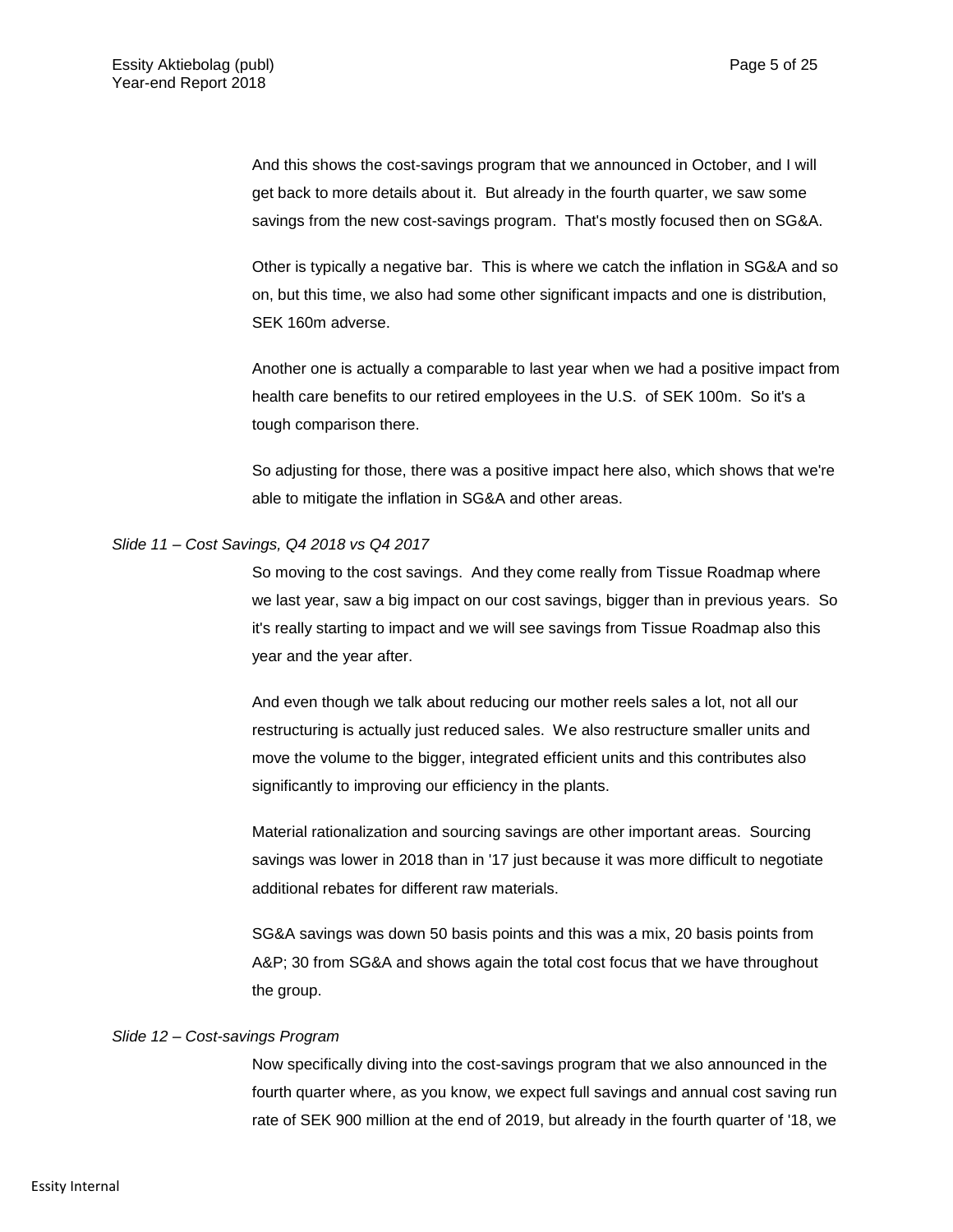saw the first of that SEK 18 million, small but of course, we weren't expecting really anything before this year.

But the year-end annualized run rate of the cost savings are already approximately SEK 150 million and this is due to cancellation of approximately 210 out of the 1,000 positions that we have communicated before, and out of expected restructuring costs of SEK 700 million, we have then accounted for SEK 130 million in the fourth quarter.

So this program has started and it's running according to plan.

#### *Slide 13 - Raw Material Development*

Raw materials, and I think, we are accustomed to these graphs by now, but we can see that some of the raw materials are actually leveling off.

However, again, I want to underline that quarter-over-quarter, we had significantly higher raw material, energy and distribution costs not only in the fourth quarter, but we actually expect this to continue also in the first quarter.

So year-over-year, we expect significantly higher energy and raw material costs in all our business areas while sequentially -- so quarter 1 compared to quarter 4, we expect stable raw material costs for Professional Hygiene and Consumer Tissue, higher for Personal Care and for energy, again this is partly seasonal, significantly higher energy costs for all the business areas.

So a little bit of a trend shift but still, this would be a theme going into this year.

### *Slide 14 – Personal Care, Q4 2018 vs Q4 2017*

Looking at the three business areas, a lot of information. I will try to highlight the most important numbers.

In Q4, organic net sales in Personal Care increased to 3.1% with contribution both from volume and price/mix. Strong growth in emerging markets, primarily Latin America, but also in Eastern Europe.

Adjusted EBITA margin, 14.1%, which is very similar to a year ago and this means that we've been able to offset almost all of the 340 basis points of negative impacts from raw materials and energy. So a lot of hard work there that's really paid off.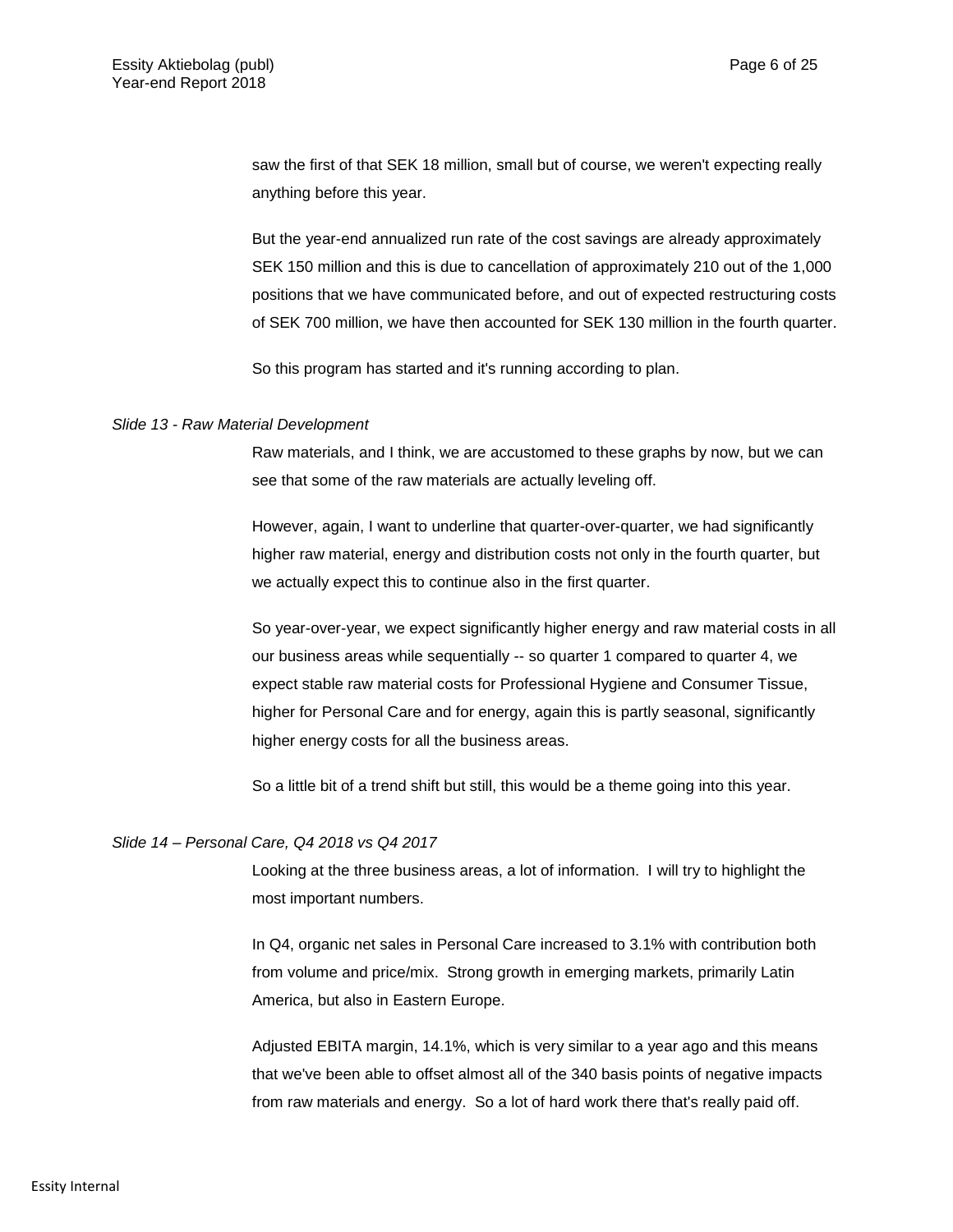In Incontinence Products, we continue to see high-growth. Medical Solutions, higher profitability, but lower sales and this is something we are addressing.

This means that for the full year, we only had a small growth in Medical and we're not satisfied with that. And we know the areas we have to pinpoint, it's North America and we are working with improving that going forward and mostly in the compression part of the business.

In Feminine Care, we saw strong growth in all regions. So this category continues to develop really, really well. And in Baby Care, we had good volumes in mature markets, but lower sales in emerging markets. Again, we have some joint ventures in North Africa, and Turkey and so on that are struggling in the current macroeconomic climate.

### *Slide 15 – Consumer Tissue, Q4 2018 vs Q4 2017*

Consumer Tissue. Organic net sales increased 4.6% and this is then including the lower mother reels sales. So if you would exclude that, it would actually have been 6.5%.

So a very, very strong pick up here and as you can see, it's all from price/mix. So the lower sales of mother reels is the negative volume impact that you see there, which is completely in line with our strategy and our priorities, which is, of course, to grow in a value-enhancing way.

Again, strong organic growth in emerging markets. Vinda had a fantastic quarter in China and also Latin America was very, very strong.

The adjusted EBITA margin improved to 6.9%. Of course, this is still a long way off from where we want to be. So our effort to cut costs and to increase prices, I'll get back to that, continues going forward. We saw better mix and again, higher distribution costs very much in this category.

### *Slide 16 – Consumer Tissue, Changes to Adjusted EBITA margin*

Here's a new slide, and it shows the development of the Consumer Tissue business area. And what it shows in the dark blue bars is the positive margin impact yearover-year from price/mix and as you can see, that's increasing.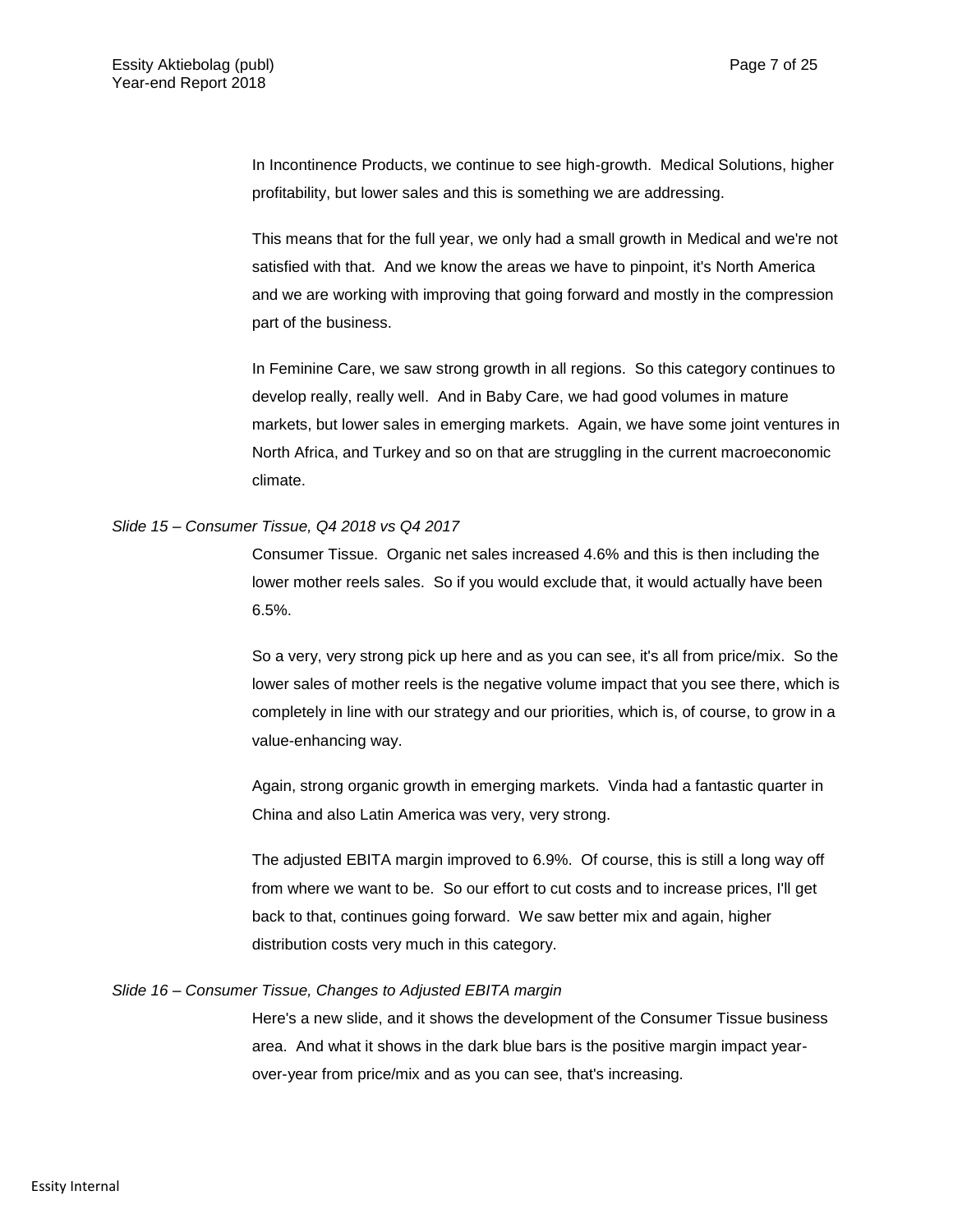And we've also communicated before that we have a wave 2 of price increases that will have impact gradually throughout the first quarter and full impact throughout 2019, which will, of course, have a positive effect then on this blue bar going forward. But again, gradually throughout the year.

While the headwinds from raw material and energy costs is still significant. You can see to the right there, in the light blue bar, it's still over 6%, but at least it's not increasing, it's stabilizing and -- of course, as these prices stabilize, this equation should gradually improve and that's what's shown by the dotted line there that a negatively impact. We are compensating more and more for the headwinds and getting closer and closer to actually seeing a positive margin impact here.

### *Slide 17 – Professional Hygiene, Q4 2018 vs Q4 2017*

Professional Hygiene. Again, the organic net sales increase came from price/mix rather than volume and of course, this is also in line with our strategy to improve margins. But in North America, we are not satisfied with volume development, and we have plans in place to manage that going forward.

As you can see from this second bullet point also, there are higher sales in Europe, but lower in North America. Again, emerging markets as you can see, 16.8%. It's the fantastic number and we've seen this for a number of quarters now. And emerging markets are now 20% of Professional Hygiene, which is I think the first time.

Adjusted EBITA margin of 14.8% looks like a lot lower number than the same quarter last year when it was 19.7%, but we have to remember that last year, we had a very positive onetime impact from accrual releases, which was approximately SEK 200 million.

So that actually explains a lot of that difference. But again, of course, as you can see also for this business area, even though it's more reliant on recycled fiber than fresh fiber, there's a big negative from raw materials.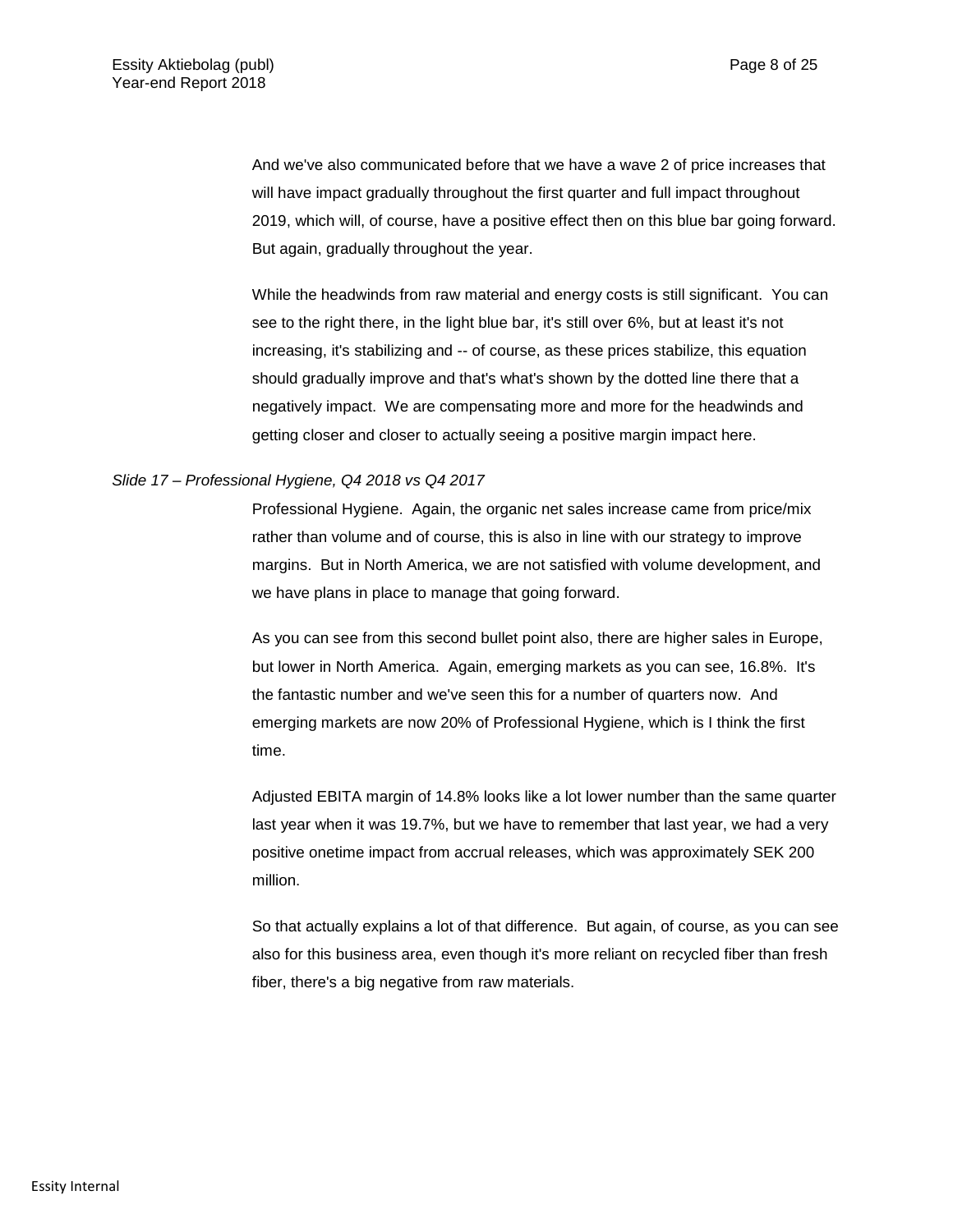### *Slide 18 – Priorities 2019*

So that summarizes the year. The efforts that we're taking in different areas are helping. We continue to see high costs, but at least stabilizing costs in many areas and that sets, I think, our priorities pretty clearly for next year, which means, of course, continuing to invest in our strong brands.

We never compromise on that, and we are doing this, of course, because we want to improve life for our consumers and for the users of our products and for our customers and for nature.

We will continue to work with price increases, efficiency improvements. It will be as much of a priority in the coming year as -- or in this year as in last year. We need to deliver now on our group-wide cost-savings program so that we have the SEK 900 million run rate at the end of this year.

We need to get back to growth in all our high margin categories and of course, I'm talking about Medical and Professional Hygiene North America. But this is a clear growth focus for the year to come also.

And to accelerate the digital transformation, which now really impacts all of our business. We could see for instance that Vinda had online or e-commerce sales of well over 30% of their sales in China in the year. So an amazing development.

Again, in marketing, we see that more and more of our marketing spend is moving online, and as importantly, we see big efficiencies now coming also internally, both in our supply chain, but also in SG&A and in administration from increased digitalization.

So it's really touching all parts of our business. And then we have our longer-term efforts to also put sensors into our products, where, of course, Tork and Tork EasyCube is a fantastic example, and this will also continue going forward.

Thank you for listening. Let's open up for questions.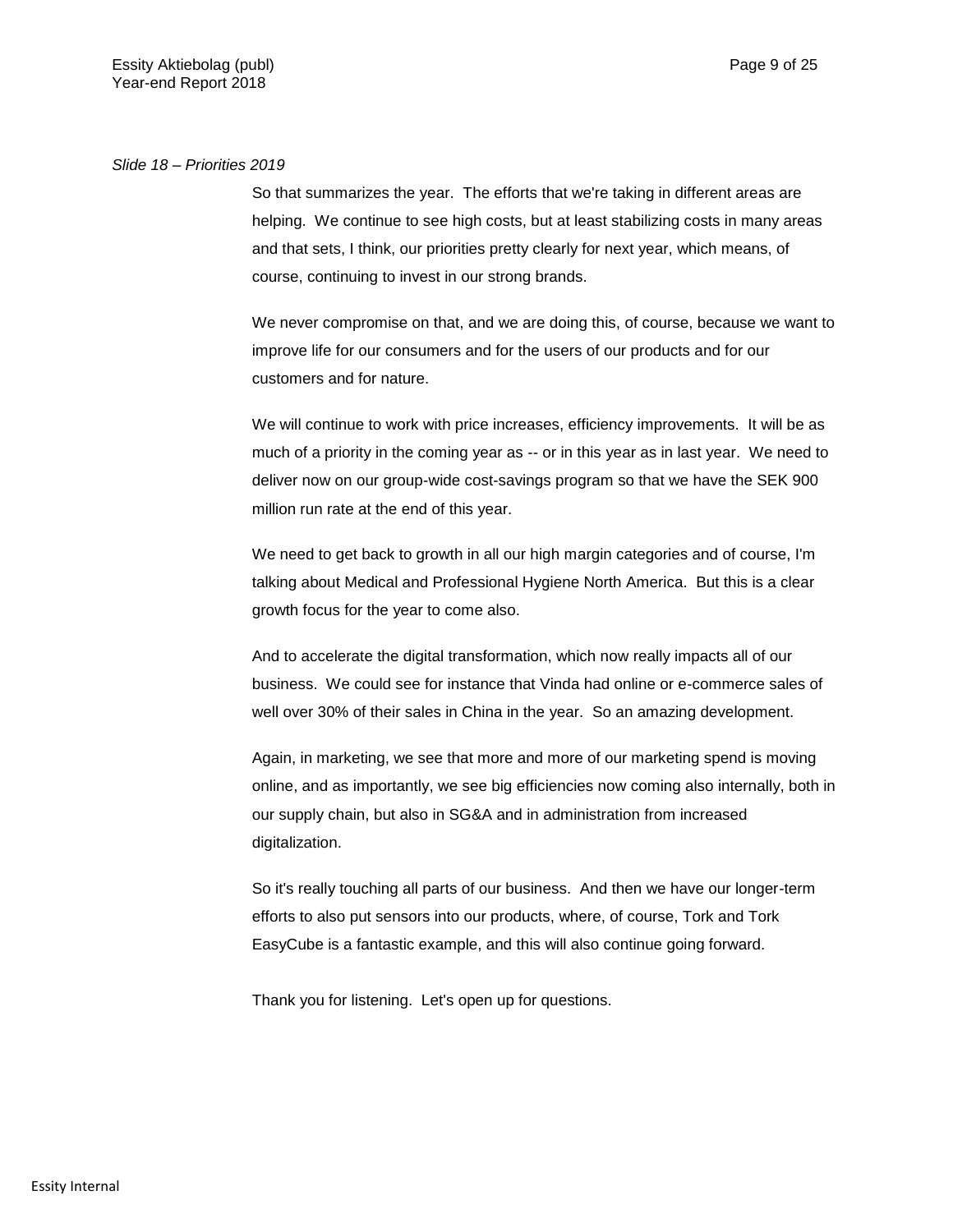*Q&A*

Mikael Jåfs: Mikael Jåfs, Kepler Cheuvreux. I have 4 questions.

So the first one would be around pricing. You are mentioning that you're trying to increase prices. Could you give us some color and flavor? We know that some of your competitors actually give a number for what they expect in terms of pricing for 2019.

And then secondly, you're running your cost cutting efforts and restructuring efforts. Is there any way that you could sort of describe -- it's hard to give a number, but just sort of to point us in a direction? And then thirdly on Medical Solutions, you're talking about measures to improve sales and profitability there. And could you describe some of those?

And then the last question would be around your increased focus on digital distribution. Is that only a positive or is there a risk that everybody goes digital, that this actually increases competition and it makes pricing efforts harder?

Fredrik Rystedt: I can start with the pricing. We don't give guidance on that and, of course, partly because we don't actually know. We strive really hard to increase prices and as you saw from the slide that Magnus showed previously, we still have a lot of catch-up to do to kind of recover the additional costs we've had from raw materials.

> So we will continue to do that. But we don't give a forecast. And this is actually valid, of course, for all our areas. It's been a lot of discussions on price increases in Consumer Tissue, but also Personal Care has seen a lot of cost increases and we need to, over time also, increase prices there.

We have done that actually, and we've had some good progress, but we need to do that some more. On the cost-cutting side, I guess, you're asking about not the costwide program, but -- or group-wide cost program, but rather the COGS. And we've had good development in 2018.

You saw a bit over SEK 1bn and roughly SEK 1.2bn the year before that. We don't give the numbers, also very difficult there. We will have a reasonable and good number also for 2019.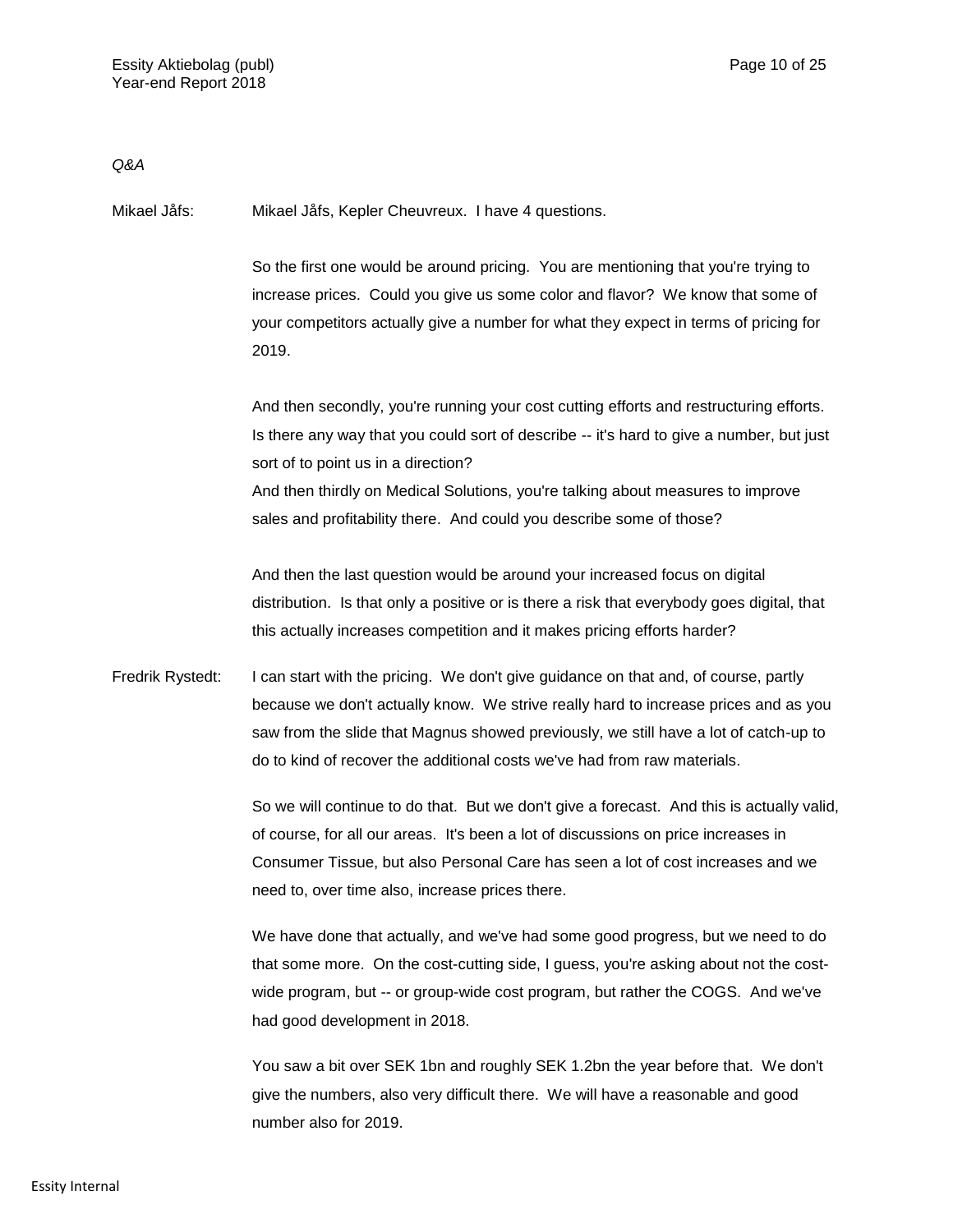As Magnus said, Tissue Roadmap will continue, so we still have a lot of gains coming from that program. The restructuring part and also the other efficiency parts. And the rest we will continue to work with material rationalization, logistics, but to give you a number is premature. We don't do that.

Magnus Groth: Medical. So the vast majority of our medical business are actually doing really, really well, and then we have some weak points and one I already mentioned is North America.

> And this is a market where we decided for a limited time to keep the organizations for Incontinence Care and the Medical separate, and what we're doing now is that we are merging those organizations also in North America, because we see that has worked extremely well in most other markets.

And this was the last market where we really hadn't done it because we were so much focused on the different recovery initiatives. But Incontinence is really doing well now in North America, and we believe we have a strong organization that together with our very, very strong medical organization then can turn this around during the year.

So that's what we're doing in Medical. Digital, yes, of course. Changes always a threat and an opportunity. And I guess, as long as you're on top of things and stay one step ahead, you can be a winner and if you're slow, then, of course, you will not benefit.

Some of the concerns that were very much a theme 3 years ago, like the fact that you would have a price equalization between countries, for instance, where previously margins were very different.

All of that has happened more or less already. I mean, Amazon can give you a price for any product in any country and you can compare between countries and with different suppliers and so on. So a lot of that is happening as we speak, but I still think that there are more opportunities than risks if you invest and if you stay ahead of the game.

Joséphine Edwall-Björklund: Any more questions from the audience? No? So then operator, let's open up the questions from the telephone lines.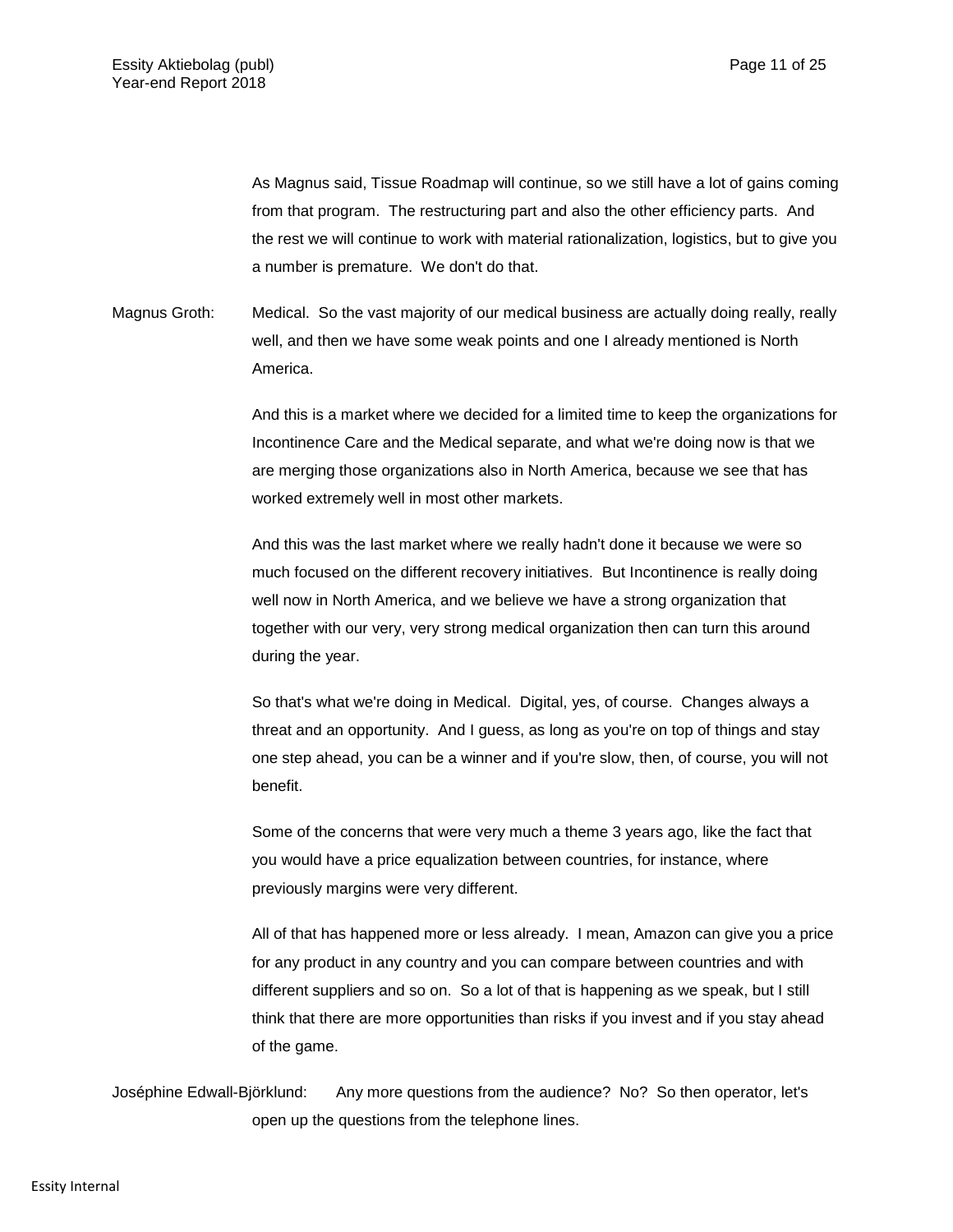Stellan Hellström, Nordea Equities:

First question; I heard you don't want to give too much guidance on the price increases, but may be on the sort of second wave or price increase in Consumer Tissue, if you could give some indication on how you see the phasing of that. Will more than half of it be implemented in the first quarter or will it be mainly in the second quarter?

- Magnus Groth: It will be more skewed towards the second quarter because we are still negotiating in several markets about the price increases throughout the first quarter.
- Stellan Hellström: And maybe also if you could comment if there's any plans for a third wave or -- and how you see the market climate for that potentiality?
- Magnus Groth: That's why we don't give any predictions because as Fredrik stated, we need to recover our margins and improve them further in many areas, not least in Consumer Tissue, but also in other parts of our businesses and of course, this needs to be done by pulling on the all the different levers where price increases is an important one.

But then, this has to be balanced with market share development, launches of new products and so on and that's -- and of course, the development of raw material cost. So that's why it's impossible to predict this.

But our target is to get back to the margins we had 1.5 years ago and then of course, our long term target of a return on capital employed of 15%.

- Stellan Hellström: All right. A question also on the sort of yearly savings on the COGS side. So clear step up relative to the third quarter. Is that because you've done more this quarter? Or is it a matter of comparables?
- Fredrik Rystedt: No, actually, comparables are very, very tough both for Q3 and Q4. So this -- if you recall, last Q4 in 2017, we had really, really strong savings.

So actually, the comparables is -- they're roughly equal. So this is much more the efforts that has been carried through throughout Q4 and of course, parts of Q3 that's taking effect.

Stellan Hellström: Also, just finally wondering if you have any comments on emerging market profitability for the full year and maybe also CAPEX for '19?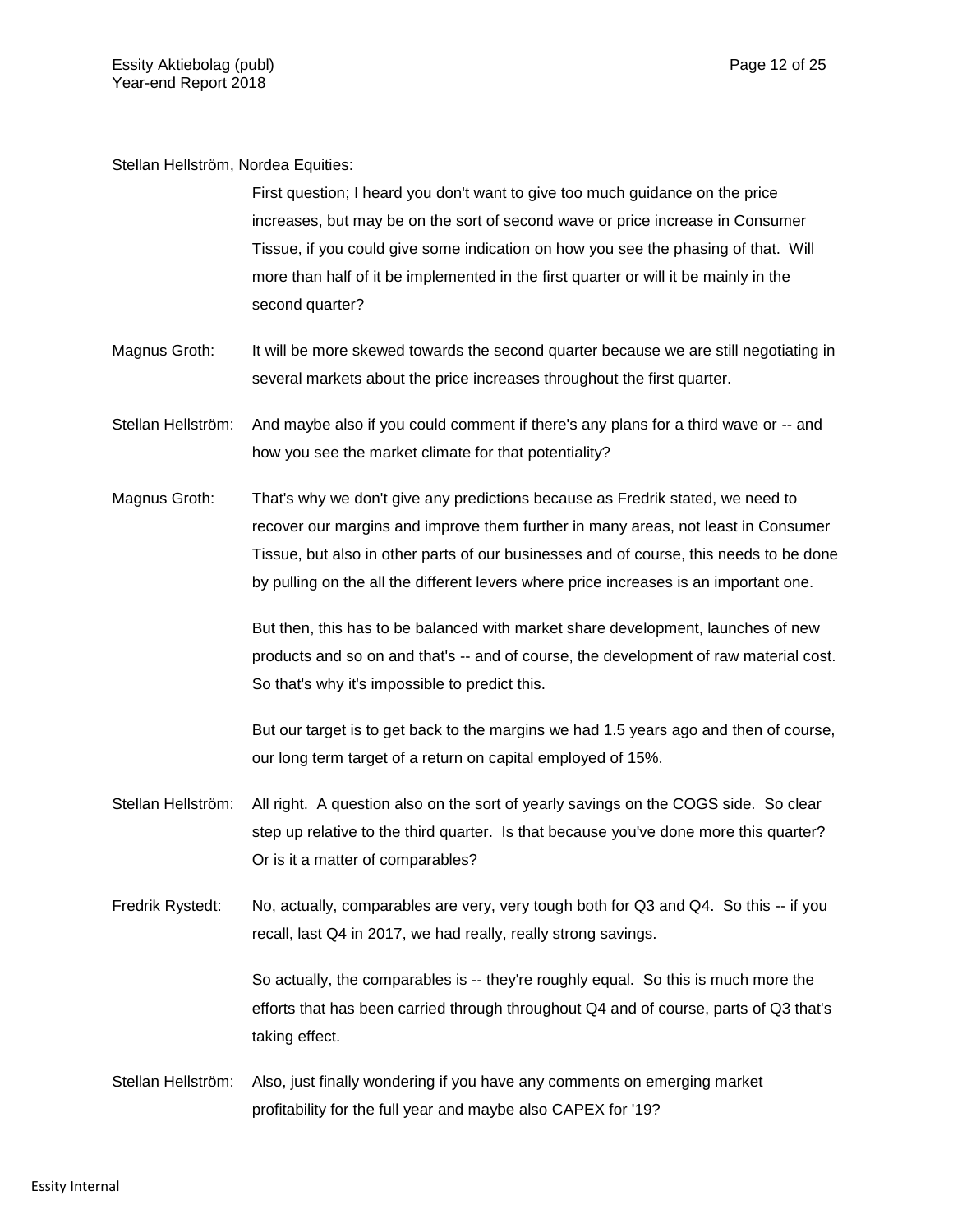Fredrik Rystedt: As you've seen we had a challenging year for the group in terms of margin because of raw material and of course, the emerging market has had a very, very similar impact relating to raw materials.

> So if you look at emerging markets, in terms of the total margin, it's slightly down, but however, actually not as much as you would see in mature markets. So in relative terms, we have improved there, in relative to the rest of the group.

> And underlying all the activities we're running there to improve profitability are working and of course, also price increases, but on a total level, it's a slight decrease for emerging markets in terms of margin.

Stellan Hellström: And CAPEX?

Fredrik Rystedt: Yes. CAPEX, we expect roughly around SEK 6bn. So as you saw for 2018, we expected about SEK 7bn and we came down -- came in slightly lower than that. And for 2019, roughly about SEK 6bn.

Faham Baig, Crédit Suisse:

Faham Baig from Crédit Suisse. 2 or 3 questions from me, if I may. I guess, the strong Q4 performance was one, driven by emerging markets; and two, driven by Consumer Tissue.

In emerging markets, I guess, the growth was broad based, but are you able to help us with the volume component and price/mix component? That's my first question.

Consumer Tissue - Could you help us with whether you were able to realize some of the price increases quicker than you anticipated? And it seems that the elasticity impact, particularly if you strip out the negative impact from the lower mother reels sales was pretty limited.

In fact, you might have grown volumes if you had -- if you take out mother reels. So are you able to explain in the market? Are you not seeing volume shifting around? What are the competitive dynamics? Because I know your peers are stressing that.

They might see negative volume impacts from the price increases they're taking. And then finally, on marketing. I know that's another significant part of your SG&A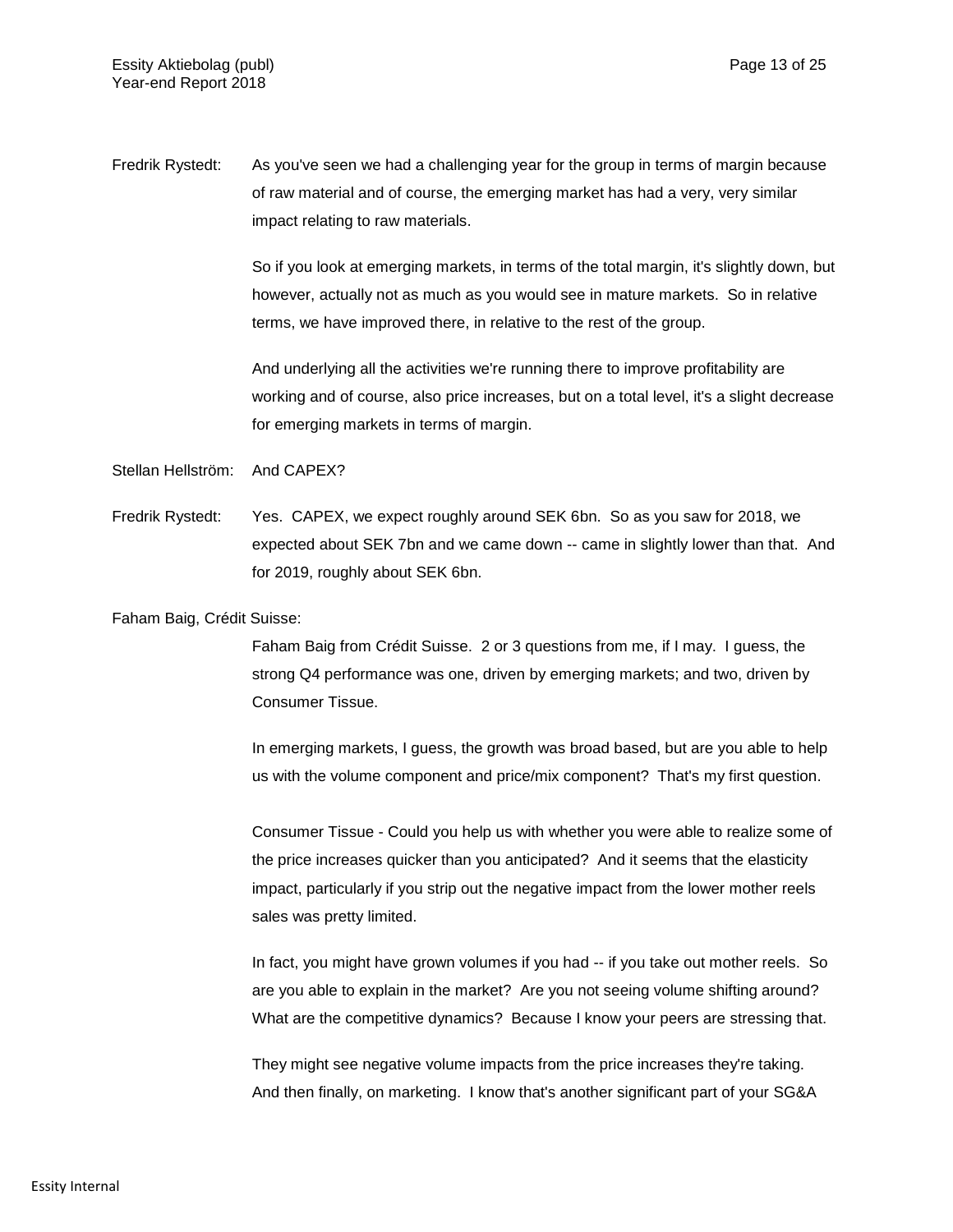spend, but could you help us with what marketing was down in FY '18? And how you look at this in terms of FY '19, particularly as you move to a more digital world.

Fredrik Rystedt: Yes. You were asking about volume and price/mix in emerging markets as your first question. And it's absolutely, as you say, it varies, of course, by geography and by category.

> But generally, we had a reasonable volume development. So if we take China for - as an example, we had a good volume development there, as of course also we had price. So we had both there. If you take Latin America, same there.

Lots of price increases that have come through throughout and we've done that exercise, price increase is also there, but volume was actually positive.

We don't give the mix there exactly on what is what, but it's a good volume development and of course, we've seen some challenging development in terms of volume also before in Asia. This was not the case in the Q4. It was actually very, very healthy volumes.

Magnus Groth: And I guess, it brings us to the second question about elasticity. Well, we haven't seen that much shifting of volumes between competitors that I'm aware of in Europe or Latin America.

> There has been some, but may be less than anticipated while we could clearly see in China, in the third quarter that when we increased prices significantly ahead of competitors, it had a big negative impact on volume.

> So the reaction was stronger in China, maybe because it's been less common to raise prices in China historically. So it's just what we've seen. But of course, it's very difficult to know what that means going forward.

Fredrik Rystedt: Generally, as a comment perhaps. The elasticity is on mature markets for our products quite low for the consumers. So the losses we suffer with the price increases is actively more a competitive issue than a customer issue.

> If we take the emerging markets, the elasticity for consumers is slightly higher. So there is an impact there if we raise prices. But also there, of course, the customer angle and the competitive factor is much more dominating. So it becomes competitive game.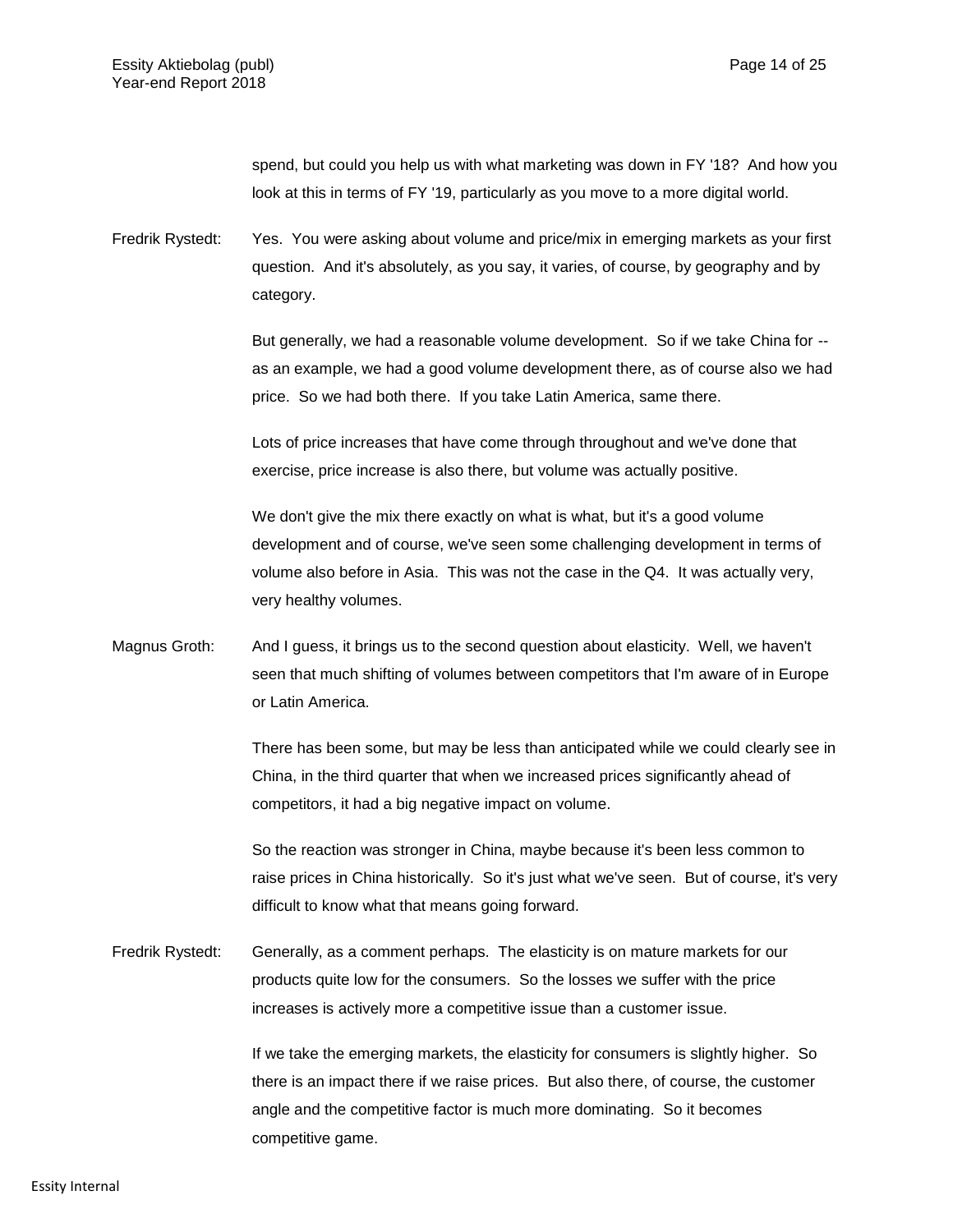Magnus Groth: The third question was about A&P and A&P as a percent of sales was down slightly in 2019 compared to '18 partly because of savings that might not be sustainable because it's very, very important to support our product launches, our innovation.

> But partly also because we are improving our efficiency significantly also in our A&P spend. We're really learning year-over-year how to get the most out of every investment in advertising and promotion. In spite of that, we are expecting slightly higher A&P as a percentage of sales in this year to support again our innovation and our launches.

Oskar Lindström, Danske Bank:

I have three questions this morning. First off, you mentioned the need for price increases in the Personal Care division. Now I can't really recall that you've talked that much about this before.

Could you maybe say a little bit more about sort of the timing and magnitude of these and sort of how you would go about? Would it be outright price increases on sort of existing products? Or would it more be a question of -- I wouldn't want to use the word sneaking them in, but then doing it through new product launches, et cetera?

Fredrik Rystedt: It's very obvious that the price increases are necessary given the very, very challenging raw material market that we have seen. So that's obvious and we've already done that.

> If we look at the price increases, we've seen price/mix is positive and price is positive for Personal Care in Q4. That's clearly contributing and of course, as we have done many times before, the emerging markets, in particular, there, we have -- I shouldn't say an easy time, far from it, very difficult, but it's still easier than the mature markets. But we have started to, as far as are able to raise prices.

Once again, it's really difficult to give any kind of forecast, but it's obvious that we need to compensate for these high raw materials. So we will, as we have done before, try and do this as we go forward in 2019.

Oskar Lindström: So what we saw the fourth quarter here for Personal Care, that should be seen as sort of part of a concerted effort that's going to last over several quarters to start to raise prices in meaningful way in Personal Care?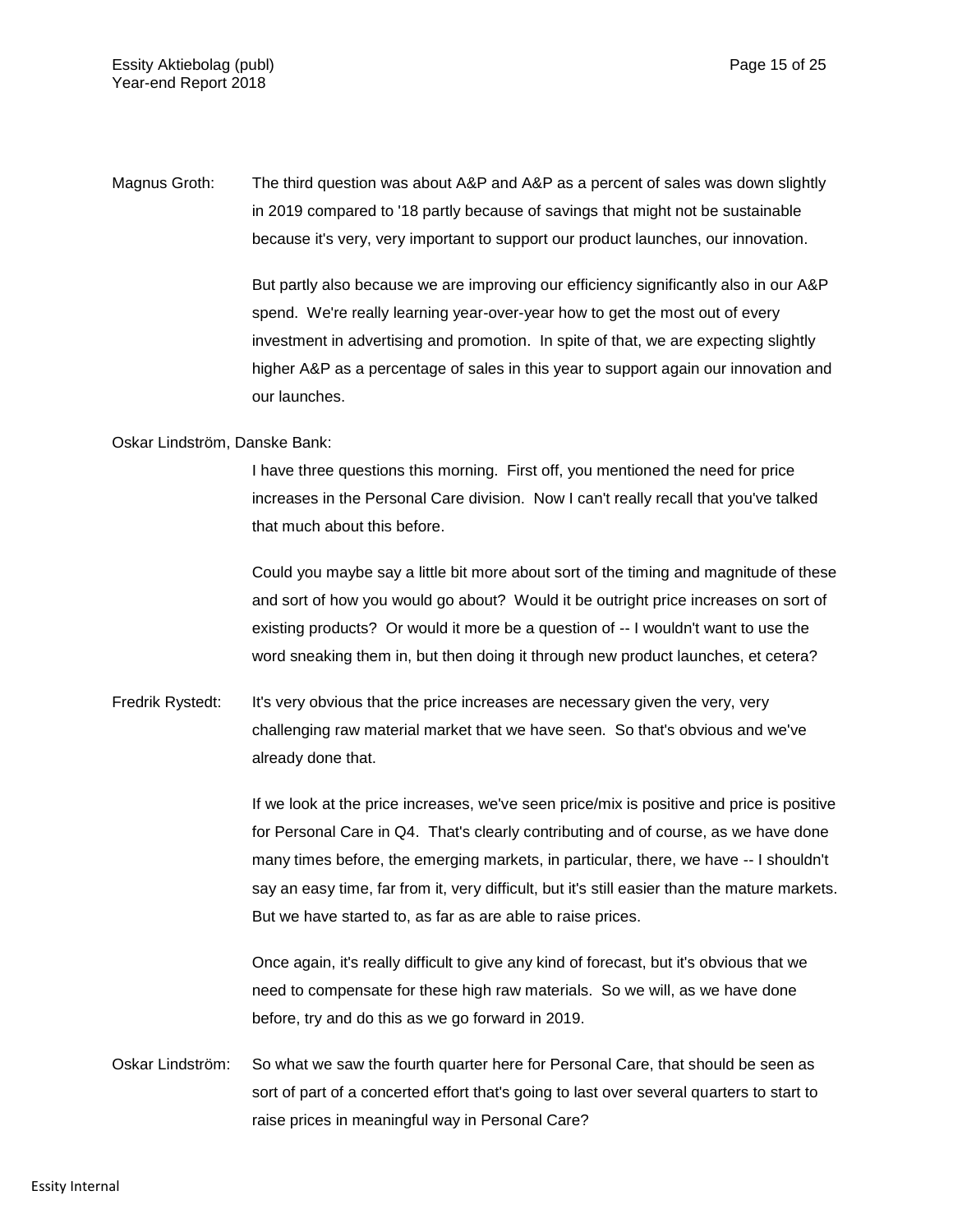Magnus Groth: Again, it's very difficult to give any forecasts because it depends on market share gains or losses, raw material price developments and so on. But again, this is -- we need to improve our margins and get back to where we were.

> Sorry, for interrupting you there. I just wanted to mention that a big part of our Personal Care business is the Inco health care business, where typically we have a 3-year contract duration, which means that we're only renegotiating 1/3 of the volumes or the sales every year, which means that it takes longer, really, to increase prices.

So just to put that also in the back of your mind there. So it takes time but we need to get back to the margins we had and better.

- Oskar Lindström: Okay, very interesting. My second question, if I may, is last year, as you mentioned, you had some impact on the Professional Hygiene results from not only health care package changes for employees, but also, I believe, some kind of a -- what you call them accrued reserves that were released. Is there any such effects in the fourth quarter results now in any of the other divisions as well?
- Fredrik Rystedt: No, not really.
- Oskar Lindström: But, but very small or...
- Fredrik Rystedt: No, we don't have -- and maybe in Professional Hygiene was -- this is -- and we talked a lot about it last year, if you achieve certain volumes then you pay discount and of course, we accrued for that rebate throughout the year, and if we don't reach the volumes, then that's actually released and that created a large impact.

And this year, we have been more appropriate in adjusting provisions and setting the right provisions throughout the year. So there's been no such impact this quarter, Q4 of 2018. And there's not been a corresponding impact either in the other areas. So the answer is no.

Oskar Lindström: Okay. And my final question is around cost savings or -- I mean, you made these on the COGS side through a combination of closing down mother reels, consolidating some of your production footprint, but also, at least earlier on in the program, exiting certain markets.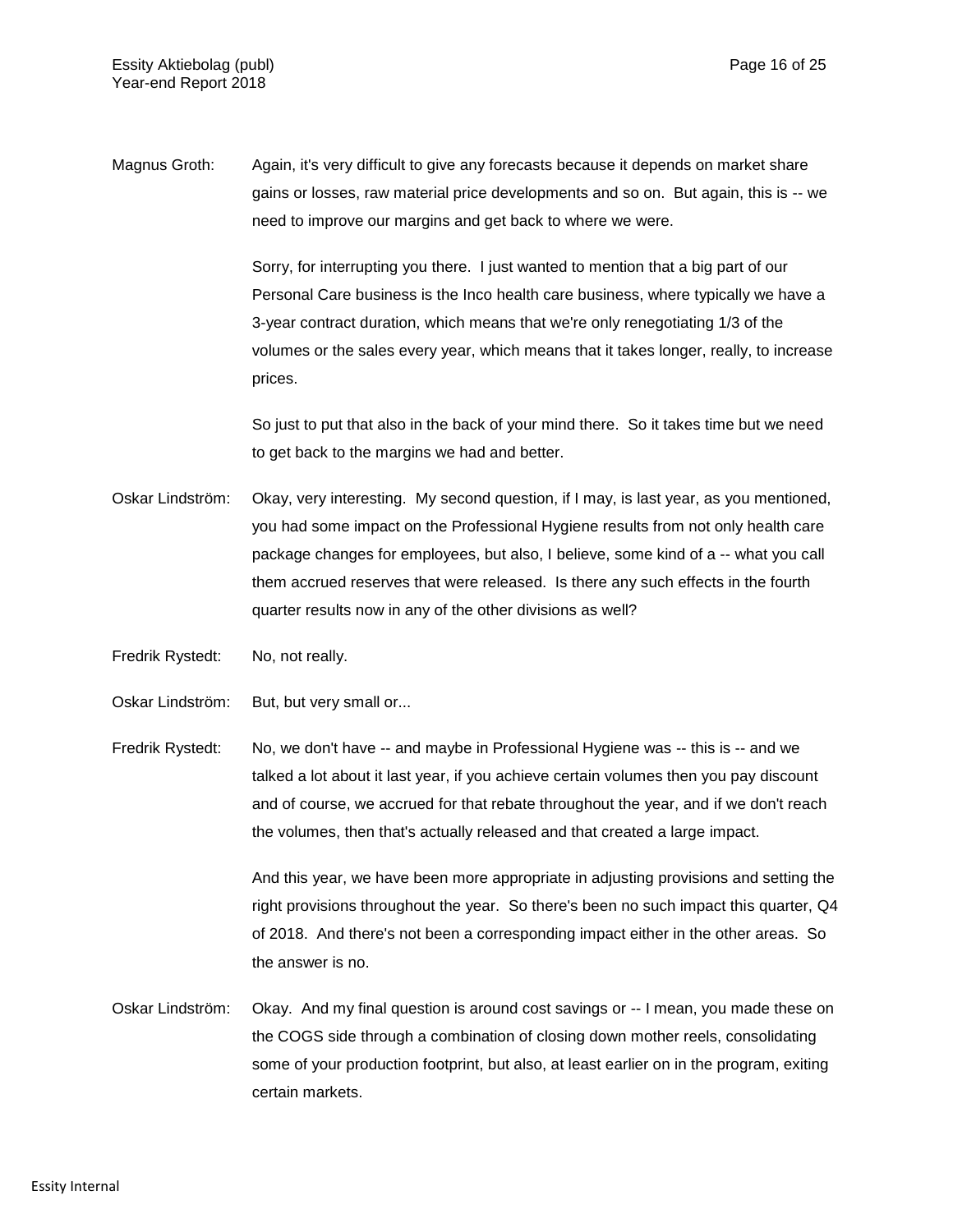Is this something that you still see that you could do in coming years here or in the coming year that there are markets, which you need to exit or maybe even divest parts of your business? I mean, are you open for or see a need for smaller structural changes?

Fredrik Rystedt: I think, generally, what we strive to do is to cure and not to exit. Of course, that's an obvious statement because if you do an exit, it's really difficult to come back and of course, you lose the potential upside in the future. So we always try to cure.

> We have this very defined program with a specific number of units included. And for all -- each of these units that are underperforming, we also have a very clearly defined action plan and targets.

> And as long as we follow that, those plans, exits are not on the table. We cannot rule out going forward that we may choose to exit parts of our business that will not deliver on those plans, but for the time being, there are no such plans.

Karri Rinta, Handelsbanken Capital Markets:

Karri Rinta, Handelsbanken. Two questions. One about the raw material prices. When you discussed pricing for this year, you mentioned that since you don't really know where the prices are headed, you can't give us more specific guidance.

But if we were to assume that the raw material prices would stay where they are at the moment, would you then see roughly similar trends then, for example, Kimberly-Clark commented that they would expect input cost pressures for this year to be roughly half of what they experienced in 2018?

So any sort of directional guidance on input cost pressures for this year would be very helpful. That's my first question.

- Magnus Groth: We don't give such guidance. But of course, there will be a negative input cost pressure also this year, but most likely not to the magnitude we saw last year. I guess, that's something we can state because we don't expect some of the biggest raw materials to really, really increase significantly. So that's some kind of direction.
- Fredrik Rystedt: If you take this year, 2018, we had SEK 4.5bn roughly, and of course, just if the prices stay where they are, then half of that increase as we have seen increases being not linear, but actually carrying through to 2018.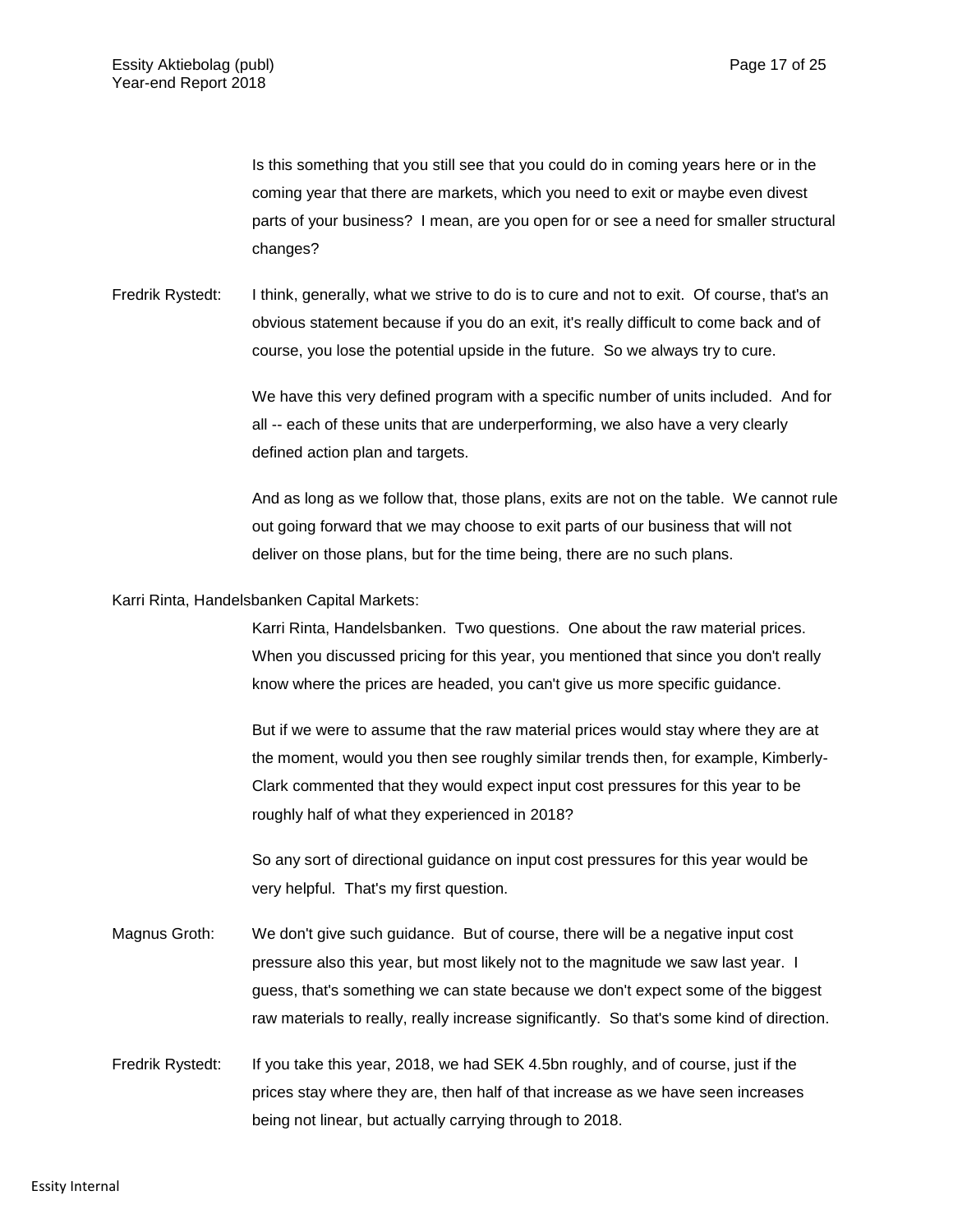So half of it is, I guess, the basis for what the competitors have stated and it's not far from where it is. But of course, for us, the sequential development is much more important and sequentially, as Magnus alluded to before, we expect the raw material costs for Consumer Tissue and Professional Hygiene to be stable, exactly in line with what you're saying.

But of course, for oil based and fluff pulp, we still see higher prices also sequentially. So it's really, really difficult to give that forecast as we simply don't know, Karri.

Karri Rinta: All right. That's helpful. Then secondly, about Consumer Tissue pricing and maybe this is sort of what we saw in the fourth quarter versus the third quarter and clear improvement in price/mix year-on-year despite the fact that you had tougher comps in the fourth quarter.

> So from which -- can you give us an indication of from which specific region or in which specific geographical region did you see the biggest improvement sequentially in the fourth quarter in terms of Consumer Tissue pricing?

- Fredrik Rystedt: It's Europe.
- Karri Rinta: Okay. That was easier. Right. I guess, I could try to give you -- to try to get your directional guidance on price/mix in 2019 for Consumer Tissue, but you probably wouldn't. So those were all my questions.

John Ennis, Goldman Sachs:

Following on from the previous topic on raw materials, I wondered if you could give us a comment on the level of discounts you're seeing. So whether you could give us a number of just how it's changing in 2019 relative to 2018. That would be useful in trying to build-out the raw material impact for this year.

And then my second question would be a follow-up on the medical business. You mentioned some issues in North America, I think. But I think when this was acquired, the ambition was to see around 3% top line growth. Would you argue that is still the target now?

Magnus Groth: The answer to the second question is Yes, I'll get back to that. When it comes to discounts on raw materials, Fredrik mentioned that we had savings of over SEK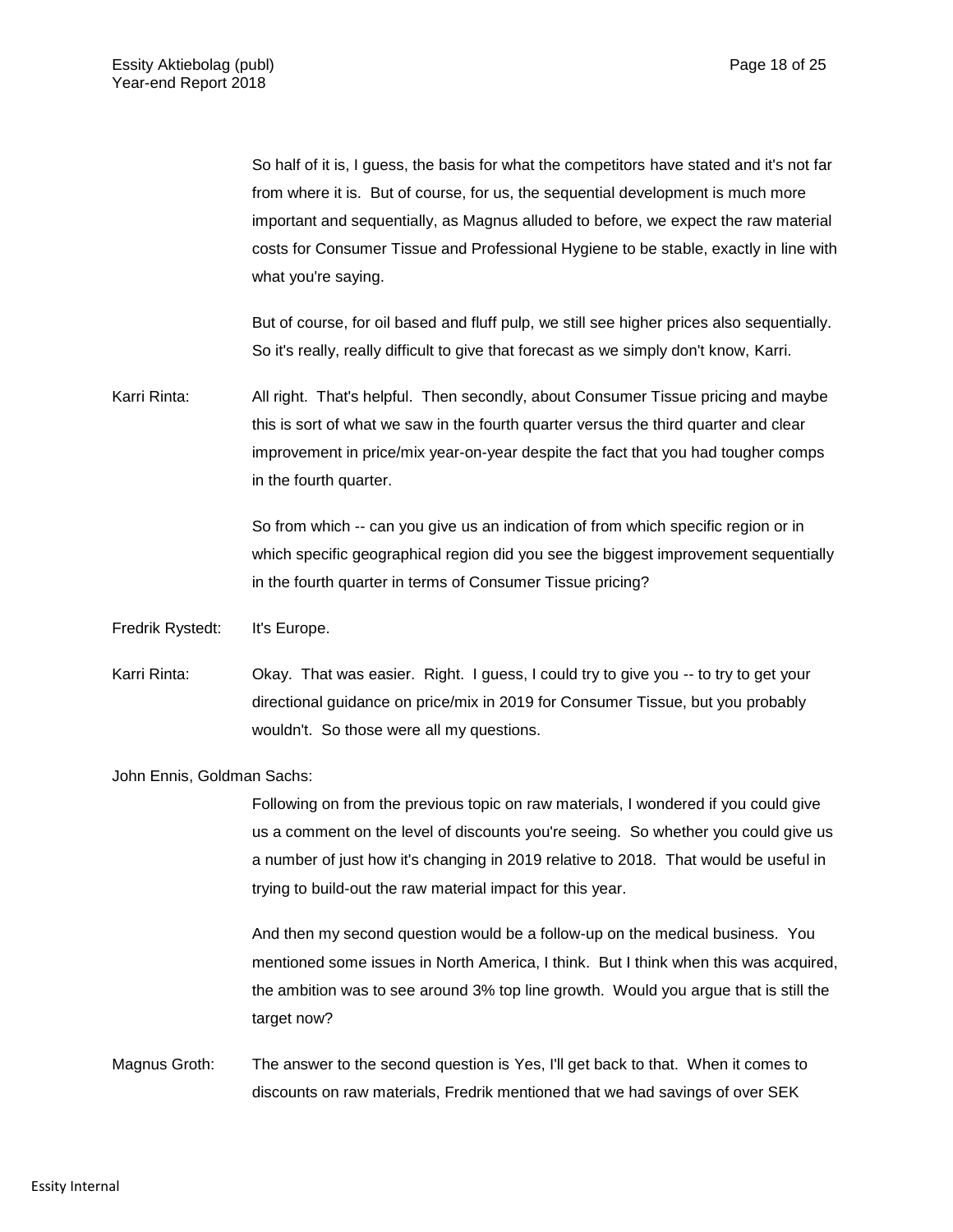1.2bn in '17 and over -- slightly over SEK 1bn in '18 and the difference there is actually raw material discounts.

So we had much higher discounts in '17 than in '18, and I think, we mentioned several times in the previous quarters that it's been becoming more difficult to get additional discounts in the situation we're in.

So to some extent that's a positive thing that the quality of our savings is even stronger in '18 than in '17 because it's really reducing costs and improving efficiencies in our own business that is sustainable while, of course, discounts can always go up and down. But I guess, that gives some kind of indication for this year that we don't expect to see as much of discounts as we saw in '17.

- John Ennis: Just a follow-up on that. Is the base case that you see a similar level of discounts? Or do you think those discounts could narrow in 2019?
- Magnus Groth: We don't foresee lower discounts. That's maybe some kind of indication.
- Fredrik Rystedt: Just, John, you already know that, I'm sure, but we only -- here, what you see the number is the increase of discounts. It's not actually the discounts. The discounts - that number is a much, much bigger number.

So this is the difference in discounts that we're now talking -- or rebates that we're now talking about. So let's just assume that we're not able to get any additional discounts and then of course, the number would be zero.

And within 2018 numbers, we have got better prices and better discounts. That improvement is just lower than in 2018 than it was in 2017.

So we, of course, count on getting better prices than we've had in 2018 -- in 2019 as well, but that improvement may be difficult to keep the same pace. That, I think is -- I'm sure you know, but just to clarify that.

John Ennis: Yes, I understand.

Magnus Groth: Going back to Medical. Yes, we still have an ambition to grow at least 3% because this is the underlying market growth and we have a very strong portfolio of brands and products.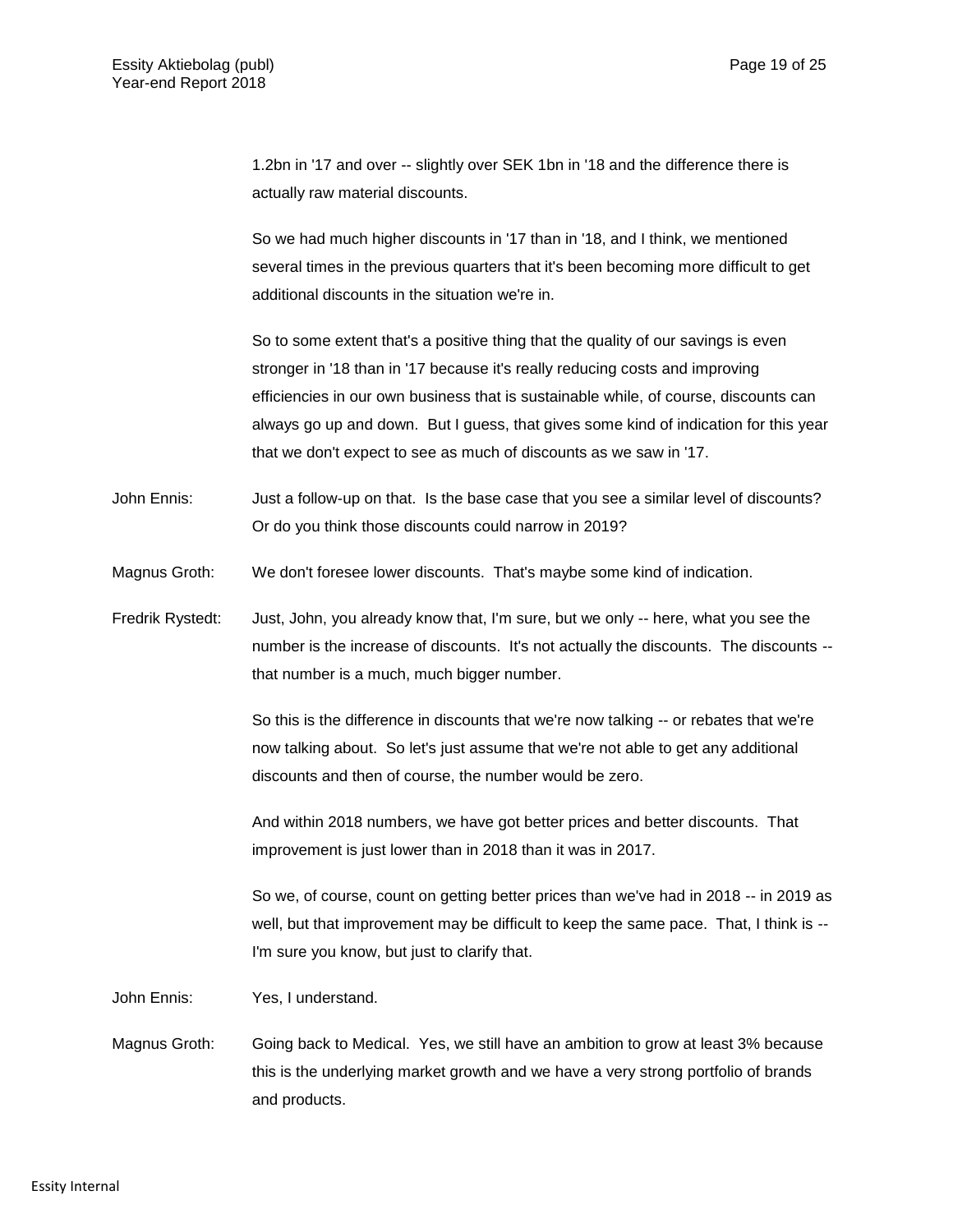And when we look throughout the medical business, we see many areas that are growing at this pace or better, and also many of the segments, both in different segments and in different geographies.

And then we have certain issues in certain geographies and in this case, the U.S. is a quite big part of medical. It's the second biggest market. So that's why we have this impact. But we know that with the right go-to-market, we can successfully grow this business at 3%.

So -- and again, I want to underline that margins have actually improved throughout the year and are -- we are very satisfied with the margins, but now, we need the overall growth as well.

### Sanath Sudarsan, Morgan Stanley:

Two questions from me. One on China, please. If you could just tell us what the trends in tissue are in terms of volume growth and general demand sense you get in that area, and what kind of pulp prices you see in China?

And the second one, still sticking with tissue in Europe. Since you've seen much better pricing trend in 4Q, how have you seen the market react to that since you are ahead of the market in terms of pricing.

Magnus Groth: In China, we expect the market to grow in line with the general economy, so somewhere around 6%. Probably last year, it grew a little bit more than that. That's our take away and we gained a little bit of market share with Vinda the last year.

> We are still the #1 and actually in great shape by the end of the year. And as you knew, we grew close -- on an annual level, close to 9%. So if we grew a little bit faster than the market overall, that would indicate that the market growth may be was somewhere around the general growth of the Chinese economy.

> So this is what we expect for this year also. And so far, we haven't seen any indications. Of course, everybody's concerned about growth in general in China that this would have a big impact on our business in Vinda, but big uncertainty, of course, around that and we will adjust and adapt as we go along.

> And then the second question was pricing in Europe. It's only possible to get pricing if the entire industry has the same objective because, of course, if there are several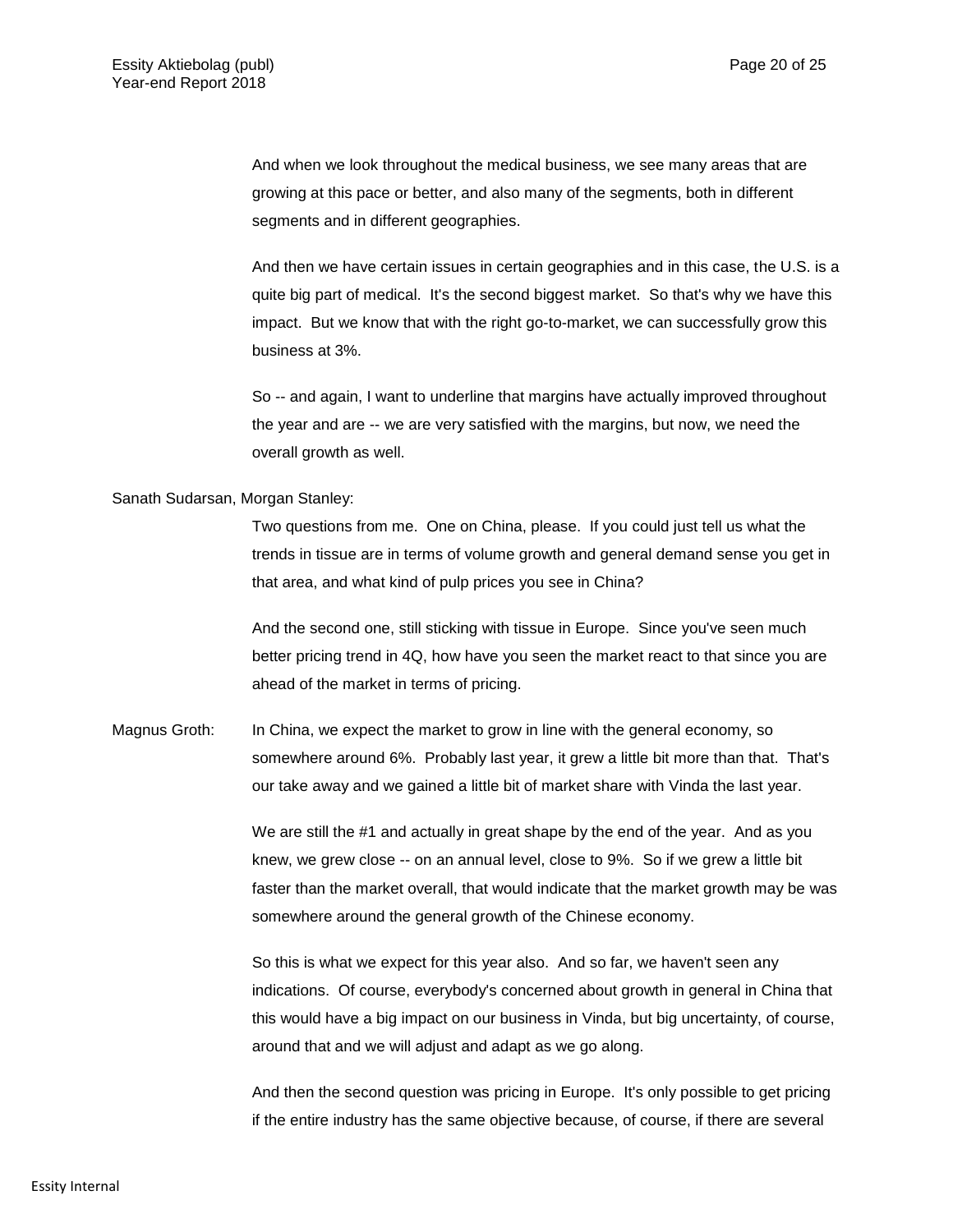actors who are not going for price but rather for volume, then you end up in a very difficult situation.

So the fact that we have seen this positive pricing impact in Europe, I think, shows that this has been the case for the entire industry. I don't have any other indication.

Of course, we have focused our portfolio very much on our strong brands, getting out of the lowest margin mother reels business that we keep talking about, but also lower-margin private label contracts. So I think we are creating a more robust European Consumer Tissue business also for the long term.

Charles Eden, UBS:

Just one question from me on Professional Hygiene, please, and specifically, the lower sales in North America.

Can you just talk about dynamic there and whether the lower sales is a result of competitive pressure or is this something sort of Essity-specific, which you expect to see a sharp rebound in 2019?

Magnus Groth: We don't give any forecast for 2019 to start with. But it's a little bit of a combination. So we have seen increased competitive pressure that kind of impacted us at the time when we were integrating our product portfolio, taking the last steps and integrating the Wausau acquisition and so on.

> So I think we were hit by this more than we would have liked. So it's a combination of the two. But we are -- I think we have a very strong program in place to improve going forward.

Chas Manso, Société Generale:

Yes. You said that you -- your sales were surprised by the speed of pricing and savings coming through in Q4. Could you sort of talk a bit about whether this is just a speed thing, a pull forward? Or whether actually the total extent, the total impact of the pricing and savings are now greater than you anticipated a quarter ago? Fredrik Rystedt: I can start, Chas. Starting with price. I think the total impact is, of course really,

really difficult to predict because we follow a plan and the implementation of that plan has been quicker than we had hoped for.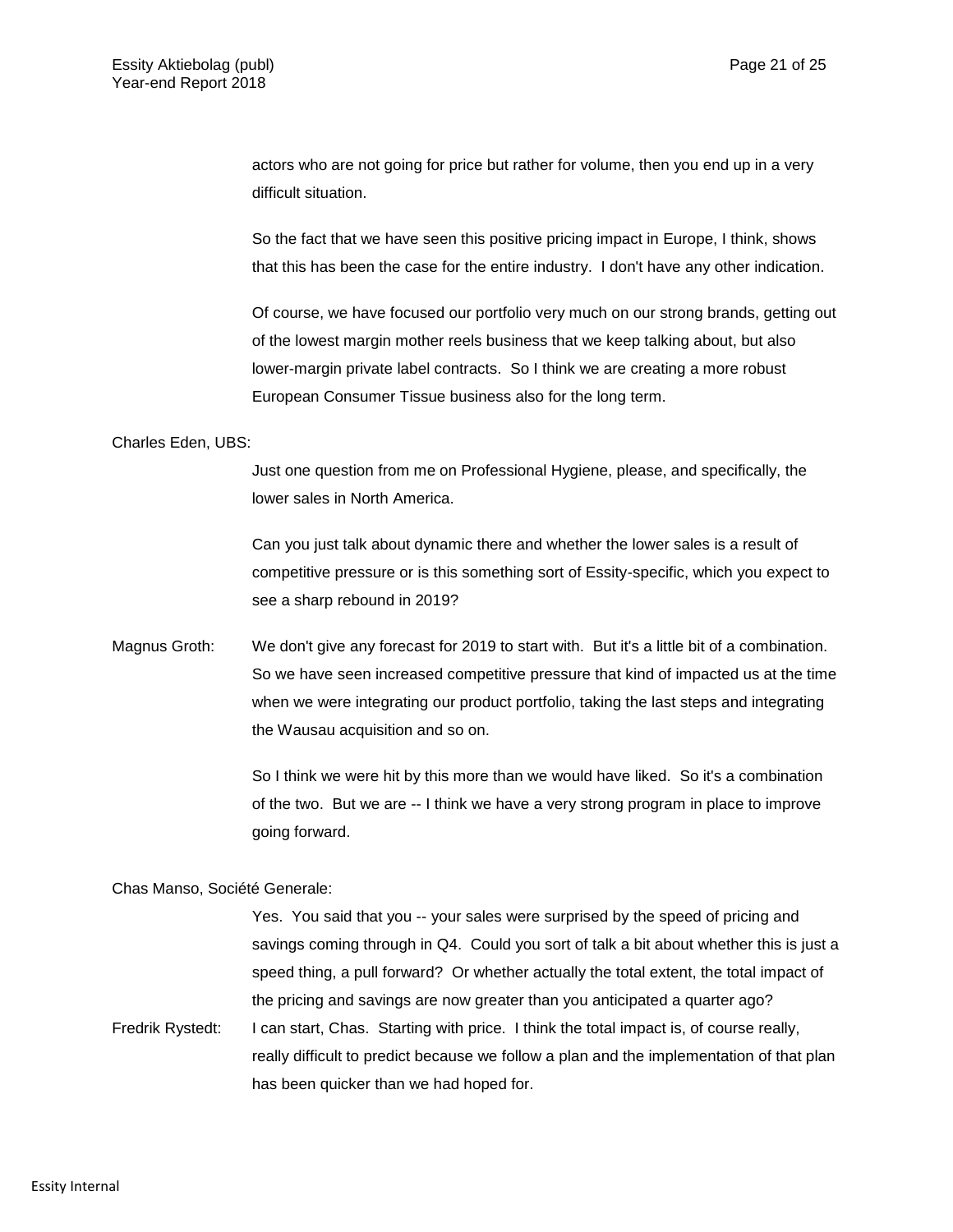To actually judge whether the total impact will be bigger or equal is really, really difficult. As you have seen, we still have a very low margin in -- predominantly in Consumer Tissue.

So we will need to continue this journey and then whether we are able to continue for -- with a bigger impact, it's really difficult to say, but it's a good progress so far. When it comes to savings, this doesn't come from the group-wide cost program as Magnus alluded to, it's only a small part.

Roughly about SEK 18 million coming from that. It's actually more the fact that we have really, really cut costs in a lot of different areas, including things like travel or consulting or other costs. And that has been very, very effective in Q4. Perhaps to the extent that we cannot actually pursue that low volume.

So we should perhaps not expect us to keep those low costs throughout Q1 entirely. So it was really, really successful and that was a very good thing that happened. Good job done by the organization, but it may be difficult to keep that absolute low cost level in Q1.

- Chas Manso: All right. Okay. Another question on pricing, really. So you mentioned that you've been particularly successful on pricing in Consumer Tissue in Europe. Could you talk a bit about whether that's had any impact on your market shares across Europe? Whether your peers have followed suit quite quickly? Or still some time lag between that? So some discussion about the pricing dynamics, please?
- Magnus Groth: Yes, I think we've been successful in all geographies. So very successful also in China with Vinda and in Latin America, but the impact is just so much bigger in Europe because it's a big part of the business and that's where we also have been most challenged.

And as mentioned before, I believe that it's only possible to achieve price increases like this when there's that strong need in the entire industry, which is what we have perceived.

So there are no kind of particularly big volume losses compared to what we always have, every year, of course, where volumes are -- contracts are lost and won in different markets and in different tenders, but no big change there.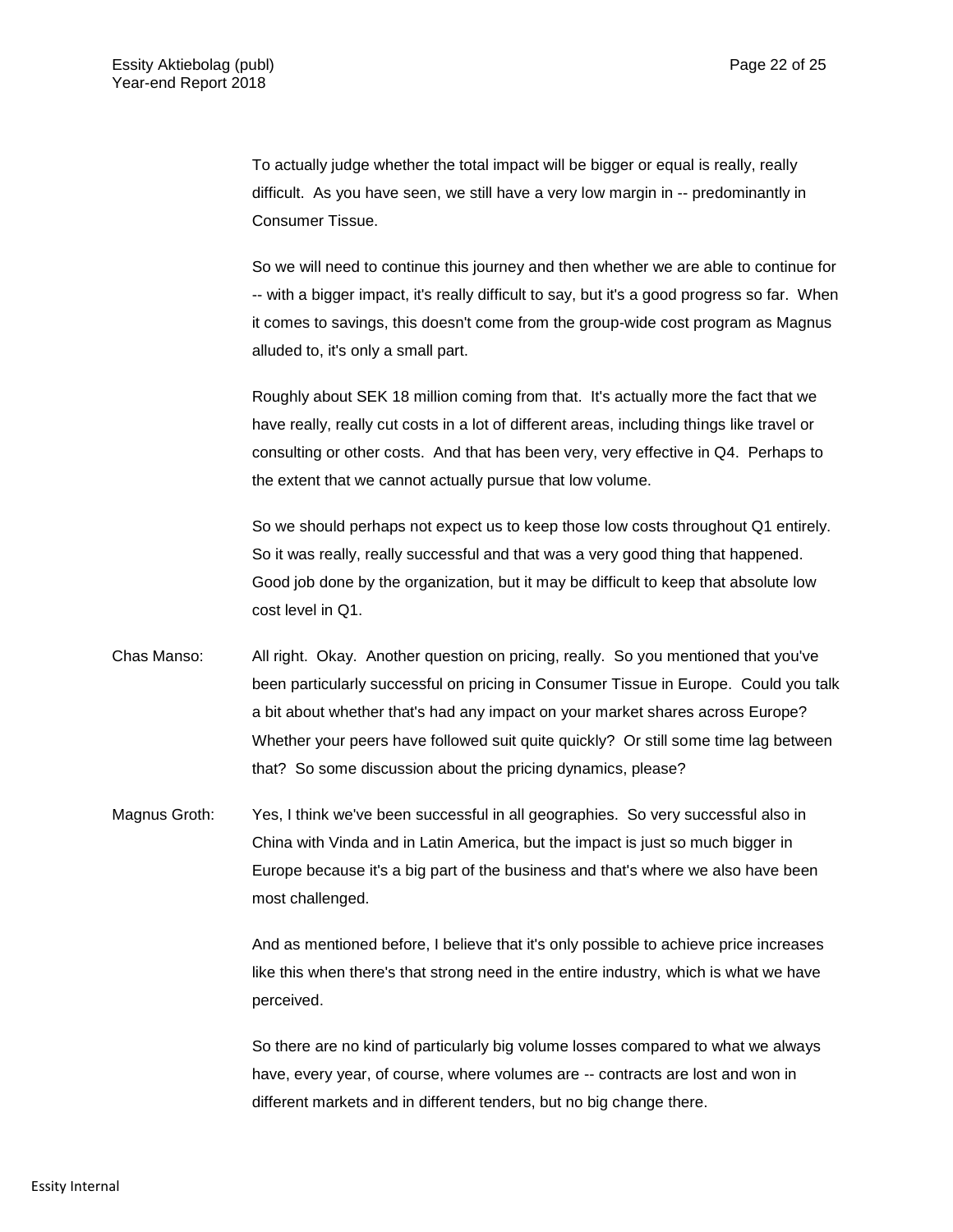We should remember that also in 2018, quite a few new production units started up in Europe, especially in Iberia and every time you see an increased supply, that increases faster than demand.

That has an impact on price. But in spite of this, we have achieved price increases. And going forward, looking into the next couple of years, there are very few new announcements for capacity additions in Europe.

Chas Manso: Can I just clarify that. This will be my last question. I guess, you're talking about the end product, kind of new capacity coming in your competitors.

> I had a question really on whether any new announcements for new capacity in the sort of the pulp supply chain, whether that might impact the supply-demand balance for pulp in the next year or two? See raw material dynamics are key for you, so whether the supply demand may change in the next year or 2, please?

Magnus Groth: Not really. And that's why we expect pulp prices to remain on a high level. What we've seen during the years that two of the biggest -- or the two biggest hardwood pulp suppliers, Fibria and Suzano have merged and in that process, they've actually delayed a number of capacity expansion projects.

> So the trend during the year has been rather that we've seen less of -- fewer announcements for capacity expansions when it comes to pulp than the opposite. So no help from that perspective going forward.

Laura Simpson, JP Morgan:

|                  | Just a small technical question. The net savings -- the savings program of SEK 900<br>million, can you just confirm if that's net or gross?                                                |
|------------------|--------------------------------------------------------------------------------------------------------------------------------------------------------------------------------------------|
| Fredrik Rystedt: | Net or gross? In what sense do you mean, Laura?                                                                                                                                            |
| Laura Simpson:   | Sorry, the number that you've given, the SEK 900 million savings. Is that a net<br>number or a gross number?                                                                               |
| Fredrik Rystedt: | It's, if I interpret your question correct, it's a gross number because we -- for 3<br>different factors. We are carrying out activities that will generate SEK 900 million in<br>savings. |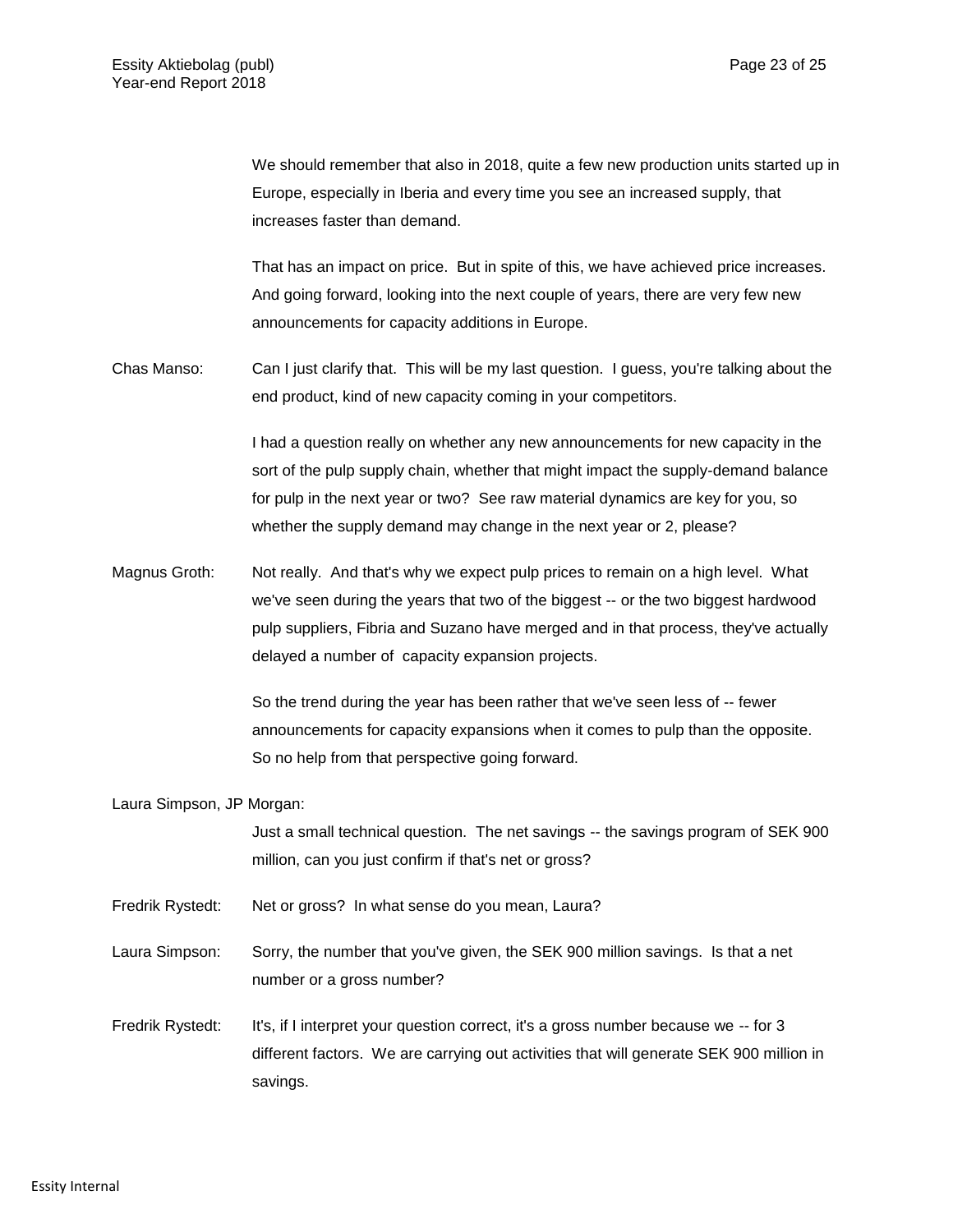But of course, we also do all sorts of other things that may impact the cost situation. So this is not an absolute cost target in that sense. And of course, the third factor is that we also take restructuring cost to the amount of approximately SEK 700 million. So little bit depending on how you define gross and net. Those are the two figures we provided.

### Karri Rinta, Handelsbanken Capital Markets:

Just a quick follow up on pulp prices. Few years go, there was a situation where pulp prices were high, but there were expectations that they will go lower that therefore, price hike attempts in Consumer Tissue were not successful.

I mean, last year, you did see that Chinese pulp prices were declining for most of the year and then towards the year-end, we see some weakness in the European pulp prices.

So how would you compare the situation now to that situation a few years ago in terms of how easy it is -- or it's never easy, but to negotiate for higher prices in Consumer Tissue?

Magnus Groth: It's different than three years ago because the general outlook from industry experts and others is that even though there's a slight dip in pulp prices now in this quarter and maybe in the next quarter, it will actually get back up to the all-time high levels again towards the end of the year.

> That's the general consensus right now. And the swings are bigger in China. So the drop -- the increase was higher early last year, and then the drop was also bigger here at the beginning of this year.

> But also for China, we expect that pulp prices will start moving up again towards the end of the year. And I think not only -- we believe that, but that's the general view of the price development for pulp.

### Joséphine Edwall-Björklund:

Okay. So that was the last question. Thank you for joining today. Any final words, Magnus, before we end the conference?

Magnus Groth: Well, maybe you want to end with the Investor Day, Joséphine?

Joséphine Edwall-Björklund: